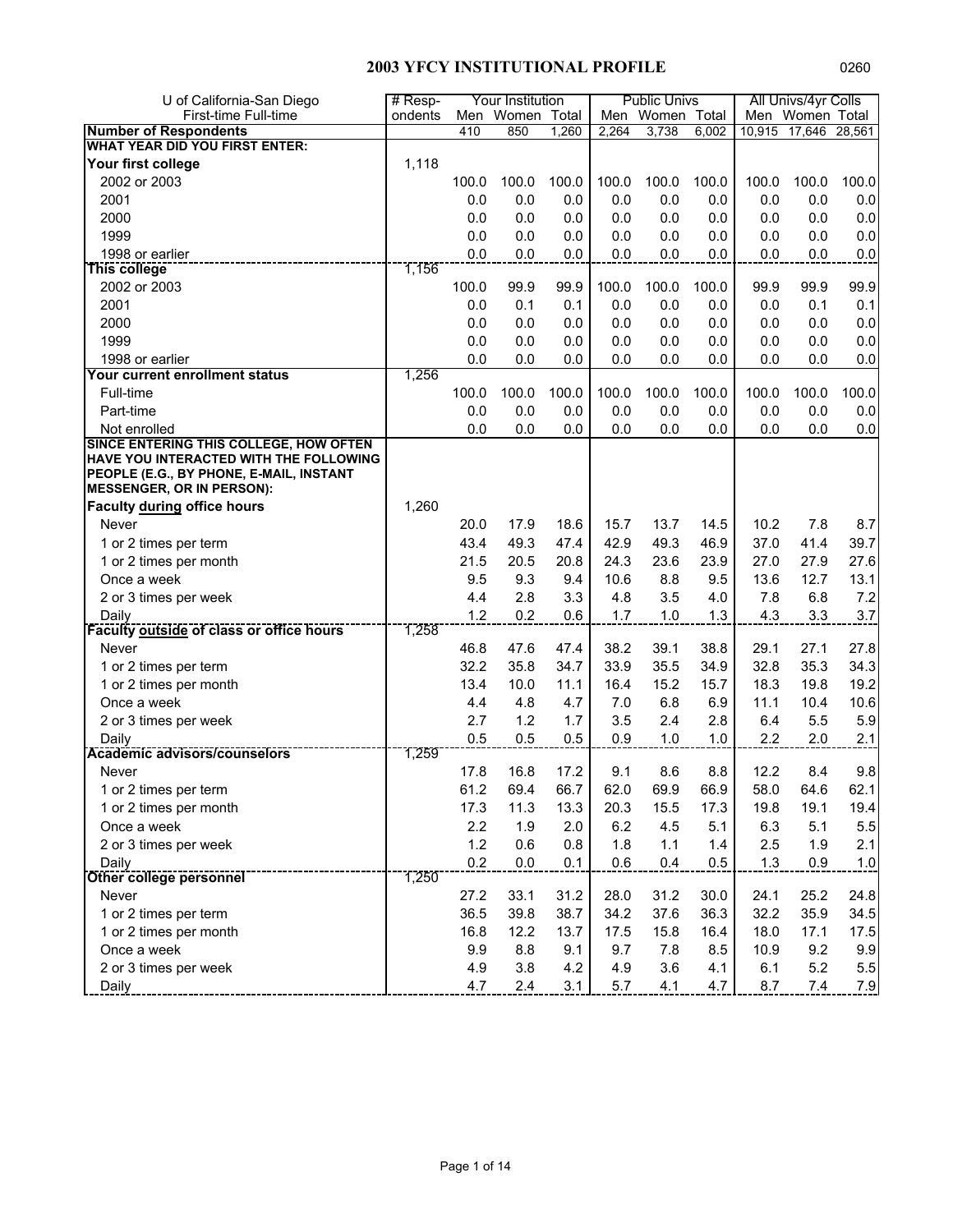| U of California-San Diego                                                   | $#$ Resp- |      | Your Institution |      |      | <b>Public Univs</b> |              |      | All Univs/4yr Colls |      |
|-----------------------------------------------------------------------------|-----------|------|------------------|------|------|---------------------|--------------|------|---------------------|------|
| First-time Full-time                                                        | ondents   |      | Men Women Total  |      |      | Men Women Total     |              |      | Men Women Total     |      |
| SINCE ENTERING THIS COLLEGE, HOW OFTEN                                      |           |      |                  |      |      |                     |              |      |                     |      |
| HAVE YOU INTERACTED WITH THE FOLLOWING                                      |           |      |                  |      |      |                     |              |      |                     |      |
| PEOPLE (E.G., BY PHONE, E-MAIL, INSTANT<br><b>MESSENGER, OR IN PERSON):</b> |           |      |                  |      |      |                     |              |      |                     |      |
| Close friends at this institution                                           | 1,256     |      |                  |      |      |                     |              |      |                     |      |
| Never                                                                       |           | 4.4  | 2.6              | 3.2  | 3.2  | 1.9                 | 2.4          | 3.0  | 1.9                 | 2.3  |
| 1 or 2 times per term                                                       |           | 2.7  | 3.2              | 3.0  | 2.4  | 1.6                 | 1.9          | 2.1  | 1.4                 | 1.7  |
|                                                                             |           | 5.4  | 4.4              | 4.7  | 3.5  | 2.3                 | 2.8          | 2.7  | 1.7                 | 2.1  |
| 1 or 2 times per month                                                      |           |      | 5.4              |      |      | 4.4                 |              |      |                     |      |
| Once a week                                                                 |           | 7.1  |                  | 6.0  | 5.5  |                     | 4.8          | 5.0  | 3.8<br>9.0          | 4.3  |
| 2 or 3 times per week                                                       |           | 14.0 | 13.7             | 13.8 | 12.4 | 10.7                | 11.3<br>76.8 | 10.1 |                     | 9.4  |
| Daily<br><b>Close friends not at this institution</b>                       | 1,259     | 66.4 | 70.8             | 69.3 | 73.0 | 79.1                |              | 77.1 | 82.2                | 80.2 |
| Never                                                                       |           | 6.1  | 2.8              | 3.9  | 4.8  | 2.2                 | 3.2          | 4.4  | 2.3                 | 3.1  |
| 1 or 2 times per term                                                       |           | 15.6 | 12.9             | 13.8 | 11.8 | 9.0                 | 10.1         | 11.3 | 7.9                 | 9.2  |
| 1 or 2 times per month                                                      |           | 13.9 | 15.4             | 14.9 | 16.2 | 15.2                | 15.6         | 15.6 | 13.3                | 14.2 |
| Once a week                                                                 |           | 14.9 | 14.6             | 14.7 | 16.6 | 14.3                | 15.2         | 14.9 | 12.9                | 13.7 |
| 2 or 3 times per week                                                       |           | 19.6 | 22.5             | 21.5 | 19.8 | 23.6                | 22.2         | 20.3 | 23.9                | 22.6 |
| Daily                                                                       |           | 29.8 | 31.8             | 31.1 | 30.8 | 35.7                | 33.8         | 33.5 | 39.6                | 37.3 |
| <b>Your family</b>                                                          | 1,257     |      |                  |      |      |                     |              |      |                     |      |
| Never                                                                       |           | 1.2  | 1.1              | 1.1  | 1.6  | 0.5                 | 0.9          | 1.9  | 0.7                 | 1.1  |
| 1 or 2 times per term                                                       |           | 14.4 | 10.6             | 11.9 | 10.3 | 6.2                 | 7.8          | 10.5 | 6.0                 | 7.7  |
| 1 or 2 times per month                                                      |           | 19.3 | 12.1             | 14.5 | 18.2 | 12.3                | 14.5         | 15.5 | 10.2                | 12.2 |
| Once a week                                                                 |           | 21.5 | 18.9             | 19.7 | 22.0 | 15.8                | 18.1         | 22.7 | 15.6                | 18.3 |
| 2 or 3 times per week                                                       |           | 25.7 | 30.1             | 28.6 | 28.8 | 29.6                | 29.3         | 26.8 | 28.5                | 27.8 |
| Daily                                                                       |           | 17.8 | 27.2             | 24.2 | 19.1 | 35.6                | 29.4         | 22.7 | 39.1                | 32.8 |
| Students reporting they were "satisfied"                                    |           |      |                  |      |      |                     |              |      |                     |      |
| or "very satisfied" with each of the                                        |           |      |                  |      |      |                     |              |      |                     |      |
| following at this institution [1]                                           |           |      |                  |      |      |                     |              |      |                     |      |
| <b>Classroom facilities</b>                                                 | 1,249     | 76.7 | 67.1             | 70.2 | 75.0 | 72.5                | 73.5         | 76.4 | 77.0                | 76.8 |
| <b>Computer facilities</b>                                                  | 1,057     | 73.6 | 75.2             | 74.6 | 80.5 | 81.5                | 81.1         | 75.8 | 78.1                | 77.2 |
| Library facilities and services                                             | 1,200     | 82.9 | 86.8             | 85.5 | 84.5 | 85.9                | 85.4         | 78.2 | 80.7                | 79.7 |
| Tutoring or other academic assistance                                       | 707       | 57.0 | 60.2             | 59.3 | 59.0 | 63.4                | 61.7         | 59.0 | 64.3                | 62.2 |
| Academic advising                                                           | 1,088     | 60.2 | 57.7             | 58.5 | 62.0 | 61.7                | 61.8         | 58.4 | 60.6                | 59.8 |
| Student housing facilities                                                  | 1,120     | 58.4 | 62.1             | 60.9 | 50.6 | 55.4                | 53.6         | 47.9 | 54.1                | 51.7 |
| Financial aid services                                                      | 839       | 50.9 | 50.4             | 50.5 | 51.0 | 50.1                | 50.5         | 49.3 | 49.9                | 49.6 |
| Student health center/services                                              | 795       | 62.3 | 65.5             | 64.5 | 61.4 | 64.3                | 63.3         | 56.2 | 56.5                | 56.4 |
| Psychological counseling services                                           | 223       | 39.5 | 49.6             | 45.7 | 39.7 | 46.9                | 43.8         | 38.4 | 45.2                | 42.3 |
| <b>Recreational facilities</b>                                              | 1,132     | 85.6 | 84.0             | 84.5 | 85.8 | 86.4                | 86.1         | 73.4 | 73.3                | 73.3 |
| Orientation for new students                                                | 1,230     | 57.9 | 62.4             | 61.0 | 62.3 | 67.8                | 65.7         | 60.6 | 64.4                | 62.9 |
| Are you: [2]                                                                | 1,254     |      |                  |      |      |                     |              |      |                     |      |
| White/Caucasian                                                             |           | 42.9 | 49.4             | 47.3 | 78.5 | 78.9                | 78.8         | 82.5 | 81.7                | 82.0 |
| African American/Black                                                      |           | 1.5  | 0.9              | 1.1  | 4.3  | 4.1                 | 4.1          | 5.2  | 6.8                 | 6.2  |
| American Indian/Alaska Native                                               |           | 1.2  | 1.2              | 1.2  | 1.4  | 1.4                 | 1.4          | 1.9  | 1.7                 | 1.8  |
| Asian American/Asian                                                        |           | 48.5 | 43.3             | 45.0 | 12.8 | 12.5                | 12.6         | 7.7  | 6.6                 | 7.0  |
| Native Hawaiian/Pacific Islander                                            |           | 2.0  | 3.2              | 2.8  | 0.6  | 1.1                 | 0.9          | 0.9  | 0.8                 | 0.9  |
| Mexican American/Chicano                                                    |           | 7.1  | 6.7              | 6.9  | 3.6  | 3.9                 | 3.8          | 2.6  | 3.0                 | 2.8  |
| Puerto Rican                                                                |           | 0.2  | 0.1              | 0.2  | 0.5  | 0.4                 | 0.5          | 1.1  | 1.1                 | 1.1  |
| Other Latino                                                                |           | 1.7  | 2.4              | 2.2  | 1.7  | 1.6                 | 1.6          | 2.2  | 2.2                 | 2.2  |
| Other                                                                       |           | 4.9  | 5.8              | 5.5  | 3.0  | 2.6                 | 2.8          | 3.6  | 3.0                 | 3.2  |
| Is English your native language?                                            | 1,255     |      |                  |      |      |                     |              |      |                     |      |
| Yes                                                                         |           | 73.0 | 69.7             | 70.8 | 91.8 | 90.5                | 91.0         | 93.1 | 93.2                | 93.2 |
| No                                                                          |           | 27.0 | 30.3             | 29.2 | 8.2  | 9.5                 | 9.0          | 6.9  | 6.8                 | 6.8  |

[1] Respondents marking "No Experience/Not Available" were not included in these results.

[2] Percentages will sum to more than 100.0 if any respondents marked more than one ethnic group.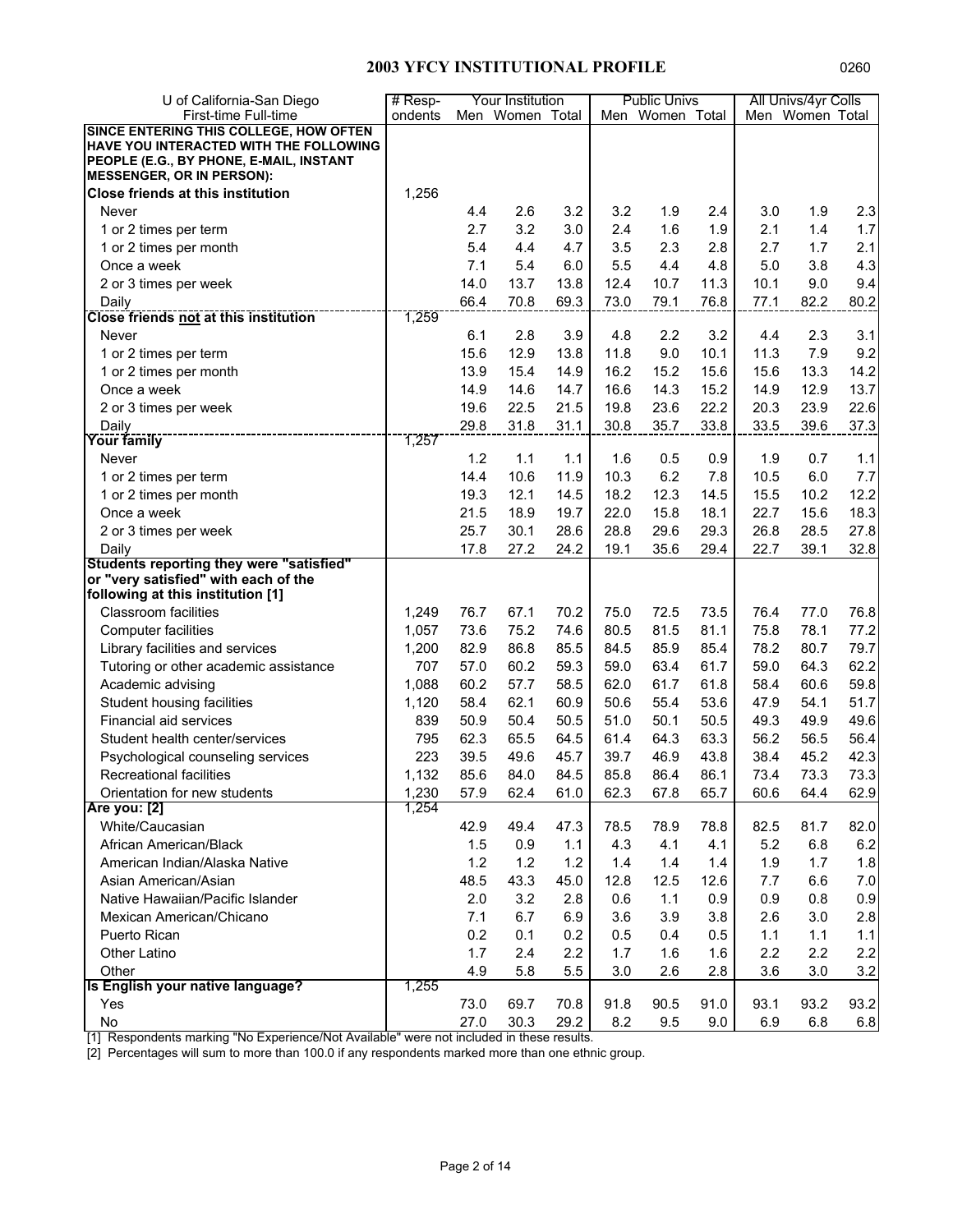| U of California-San Diego                                        | $#$ Resp- |      | Your Institution |      |      | <b>Public Univs</b> |      |      | All Univs/4yr Colls |      |
|------------------------------------------------------------------|-----------|------|------------------|------|------|---------------------|------|------|---------------------|------|
| First-time Full-time                                             | ondents   |      | Men Women Total  |      |      | Men Women Total     |      |      | Men Women Total     |      |
| <b>SINCE ENTERING COLLEGE, HOW</b>                               |           |      |                  |      |      |                     |      |      |                     |      |
| <b>SUCCESSFUL HAVE YOU FELT AT:</b>                              |           |      |                  |      |      |                     |      |      |                     |      |
| Understanding what your professors<br>expect of you academically | 1,259     |      |                  |      |      |                     |      |      |                     |      |
| Unsuccessful                                                     |           | 3.7  | 4.5              | 4.2  | 3.1  | 2.2                 | 2.6  | 2.5  | 1.4                 | 1.8  |
| Somewhat successful                                              |           | 65.8 | 66.1             | 66.0 | 57.0 | 57.2                | 57.1 | 54.0 | 52.4                | 53.0 |
|                                                                  |           |      |                  |      |      |                     |      |      | 46.1                |      |
| Completely successful<br>Developing effective study skills       | 1,259     | 30.6 | 29.4             | 29.8 | 39.8 | 40.6                | 40.3 | 43.5 |                     | 45.1 |
| Unsuccessful                                                     |           | 18.8 | 17.2             | 17.7 | 15.7 | 11.4                | 13.0 | 12.5 | 8.5                 | 10.0 |
| Somewhat successful                                              |           | 60.6 | 64.2             | 63.1 | 60.5 | 62.9                | 62.0 | 61.2 | 61.4                | 61.3 |
| Completely successful                                            |           | 20.5 | 18.6             | 19.2 | 23.7 | 25.7                | 25.0 | 26.2 | 30.1                | 28.6 |
| Adjusting to the academic demands of                             |           |      |                  |      |      |                     |      |      |                     |      |
| college                                                          | 1,258     |      |                  |      |      |                     |      |      |                     |      |
| Unsuccessful                                                     |           | 9.5  | 10.0             | 9.9  | 7.4  | 5.7                 | 6.3  | 5.9  | 4.0                 | 4.7  |
| Somewhat successful                                              |           | 59.7 | 61.1             | 60.7 | 55.7 | 56.3                | 56.1 | 53.5 | 51.9                | 52.5 |
| Completely successful                                            |           | 30.8 | 28.9             | 29.5 | 36.9 | 38.0                | 37.6 | 40.6 | 44.1                | 42.8 |
| <b>Managing your time effectively</b>                            | 1,258     |      |                  |      |      |                     |      |      |                     |      |
| Unsuccessful                                                     |           | 28.6 | 23.8             | 25.4 | 18.7 | 14.2                | 15.9 | 16.2 | 11.8                | 13.5 |
| Somewhat successful                                              |           | 51.6 | 59.0             | 56.6 | 57.9 | 61.6                | 60.2 | 58.2 | 60.8                | 59.8 |
| Completely successful                                            |           | 19.8 | 17.2             | 18.0 | 23.4 | 24.1                | 23.9 | 25.6 | 27.4                | 26.7 |
| <b>Getting to know faculty</b>                                   | 1,255     |      |                  |      |      |                     |      |      |                     |      |
| Unsuccessful                                                     |           | 49.6 | 56.3             | 54.1 | 31.9 | 34.8                | 33.7 | 18.2 | 18.1                | 18.1 |
| Somewhat successful                                              |           | 43.0 | 39.4             | 40.6 | 53.8 | 55.3                | 54.7 | 58.3 | 61.2                | 60.1 |
| Completely successful                                            |           | 7.3  | 4.4              | 5.3  | 14.3 | 9.9                 | 11.6 | 23.5 | 20.7                | 21.8 |
| Developing close friendships with other<br><b>students</b>       | 1,257     |      |                  |      |      |                     |      |      |                     |      |
| Unsuccessful                                                     |           | 13.9 | 12.0             | 12.6 | 8.8  | 8.0                 | 8.3  | 6.5  | 5.9                 | 6.1  |
| Somewhat successful                                              |           | 36.9 | 37.4             | 37.2 | 35.2 | 31.8                | 33.1 | 33.4 | 29.1                | 30.7 |
| Completely successful                                            |           | 49.1 | 50.6             | 50.1 | 56.0 | 60.2                | 58.6 | 60.1 | 65.1                | 63.2 |
| Utilizing campus services available to                           |           |      |                  |      |      |                     |      |      |                     |      |
| students                                                         | 1,259     |      |                  |      |      |                     |      |      |                     |      |
| Unsuccessful                                                     |           | 12.0 | 11.5             | 11.7 | 8.0  | 7.0                 | 7.4  | 7.6  | 5.7                 | 6.4  |
| Somewhat successful                                              |           | 62.3 | 68.1             | 66.2 | 60.8 | 61.6                | 61.3 | 61.6 | 60.6                | 60.9 |
| Completely successful                                            |           | 25.7 | 20.4             | 22.1 | 31.1 | 31.3                | 31.3 | 30.9 | 33.7                | 32.6 |
| Since entering this college, how often                           |           |      |                  |      |      |                     |      |      |                     |      |
| have you:                                                        |           |      |                  |      |      |                     |      |      |                     |      |
| Attended a religious service                                     | 1,259     | 40.6 | 43.6             | 42.7 | 52.8 | 59.5                | 57.0 | 49.9 | 60.2                | 56.3 |
| Felt bored in class [3]                                          | 1,259     | 52.1 | 46.2             | 48.1 | 51.4 | 49.6                | 50.3 | 45.2 | 42.8                | 43.7 |
| Participated in organized demonstrations                         | 1,258     | 26.2 | 28.0             | 27.4 | 31.2 | 33.8                | 32.8 | 34.9 | 40.3                | 38.3 |
| Studied with other students                                      | 1,259     | 90.7 | 92.8             | 92.1 | 89.2 | 92.0                | 90.9 | 87.8 | 91.2                | 89.9 |
| Smoked cigarettes [3]                                            | 1,259     | 2.2  | 2.0              | 2.1  | 8.1  | 7.5                 | 7.7  | 8.7  | 8.6                 | 8.7  |
| Drank beer                                                       | 1,258     | 49.5 | 40.2             | 43.2 | 62.2 | 51.4                | 55.5 | 63.2 | 53.3                | 57.1 |
| Drank wine or liquor                                             | 1,255     | 52.0 | 53.2             | 52.8 | 60.4 | 61.6                | 61.2 | 61.2 | 61.9                | 61.6 |
| Felt overwhelmed by all I had to do [3]                          | 1,258     | 31.1 | 45.1             | 40.5 | 28.7 | 46.6                | 39.9 | 27.8 | 45.6                | 38.8 |
| Felt depressed [3]                                               | 1,256     | 11.1 | 16.5             | 14.7 | 10.1 | 14.1                | 12.6 | 10.0 | 13.4                | 12.1 |
| Participated in volunteer or community                           |           |      |                  |      |      |                     |      |      |                     |      |
| service work                                                     | 1,257     | 41.9 | 49.7             | 47.2 | 49.5 | 60.1                | 56.1 | 51.7 | 63.5                | 59.0 |
| Discussed politics [3]                                           | 1,255     | 19.4 | 15.1             | 16.5 | 25.3 | 16.5                | 19.8 | 23.8 | 17.4                | 19.9 |
| Socialized with someone of another                               |           |      |                  |      |      |                     |      |      |                     |      |
| racial/ethnic group [3]                                          | 1,258     | 71.1 | 76.9             | 75.0 | 61.3 | 62.2                | 61.9 | 55.5 | 58.8                | 57.6 |
| Came late to class                                               | 1,258     | 80.0 | 78.2             | 78.8 | 72.2 | 68.4                | 69.8 | 69.7 | 62.6                | 65.3 |
| Discussed religion [3]                                           | 1,257     | 19.6 | 22.0             | 21.2 | 20.5 | 24.6                | 23.0 | 19.2 | 23.4                | 21.8 |
| Used the Internet for research or<br>homework [3]                | 1,258     | 74.3 | 74.8             | 74.6 | 79.3 | 83.5                | 81.9 | 77.9 | 84.9                | 82.2 |
| "From an path." and a                                            |           |      |                  |      |      |                     |      |      |                     |      |

[3] Percentage marking "Frequently" only. All other results in this section represent the percentage marking "Frequently" or "Occasionally".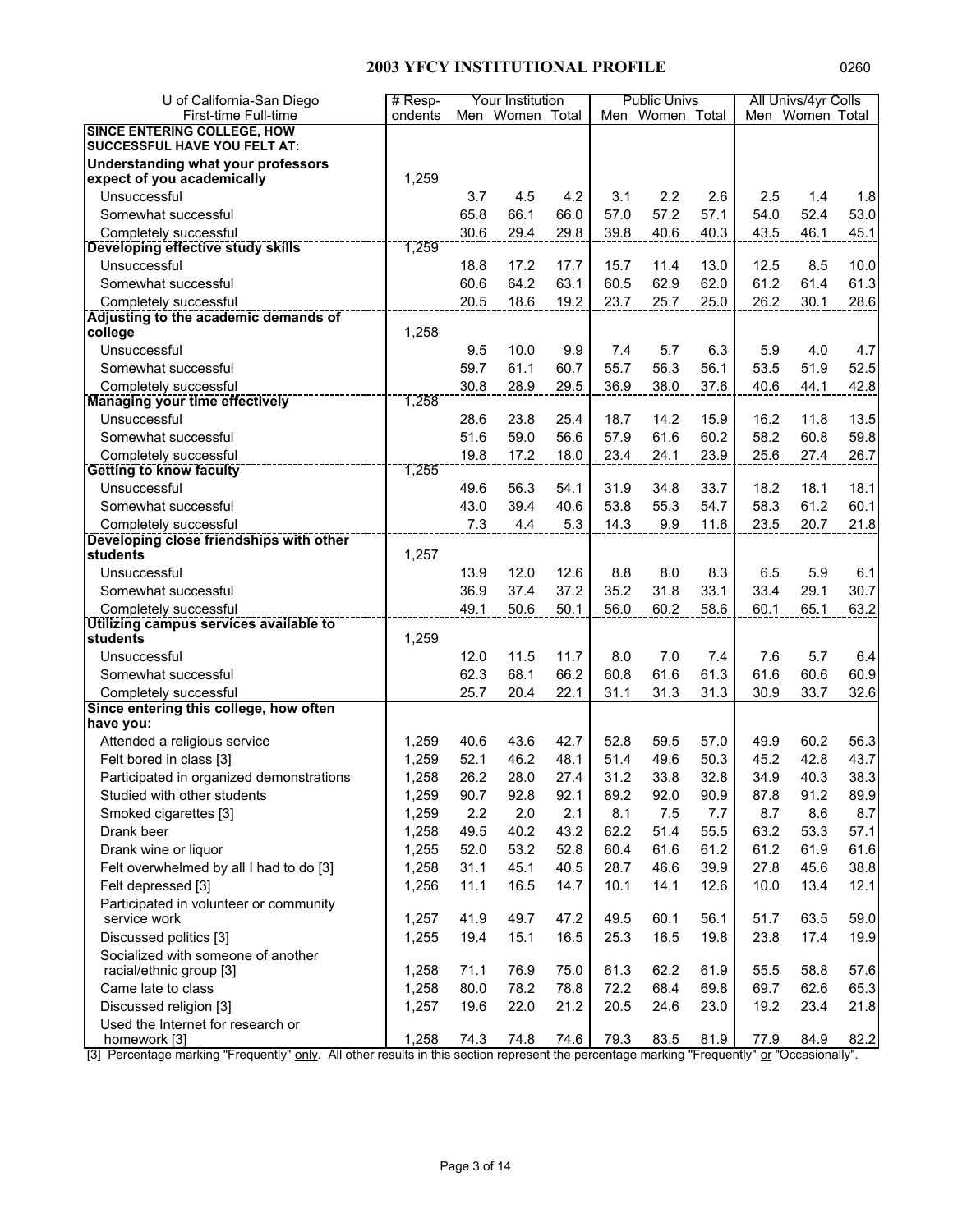| U of California-San Diego                                                   | $#$ Resp- |      | Your Institution |      |      | <b>Public Univs</b> |      |      | All Univs/4yr Colls |      |
|-----------------------------------------------------------------------------|-----------|------|------------------|------|------|---------------------|------|------|---------------------|------|
| First-time Full-time                                                        | ondents   |      | Men Women Total  |      |      | Men Women Total     |      |      | Men Women Total     |      |
| <b>Students rating themselves "above</b>                                    |           |      |                  |      |      |                     |      |      |                     |      |
| average" or "highest 10%" compared<br>with the average person their age in: |           |      |                  |      |      |                     |      |      |                     |      |
| Academic ability                                                            | 1,258     | 77.0 | 65.7             | 69.4 | 73.5 | 66.0                | 68.8 | 68.2 | 62.6                | 64.7 |
| Artistic ability                                                            | 1,257     | 28.9 | 35.6             | 33.4 | 30.2 | 31.4                | 30.9 | 31.0 | 29.9                | 30.3 |
|                                                                             | 1,257     | 62.3 | 27.8             | 39.0 | 61.0 | 35.7                | 45.2 | 56.2 | 34.0                | 42.5 |
| Computer skills                                                             |           |      |                  |      |      |                     |      |      |                     |      |
| Cooperativeness                                                             | 1,256     | 76.2 | 76.1             | 76.1 | 75.7 | 78.6                | 77.5 | 73.7 | 77.7                | 76.2 |
| Creativity                                                                  | 1,256     | 54.1 | 53.9             | 54.0 | 58.5 | 56.9                | 57.5 | 59.9 | 56.9                | 58.0 |
| Drive to achieve                                                            | 1,255     | 68.3 | 76.2             | 73.6 | 66.3 | 73.8                | 71.0 | 63.2 | 71.1                | 68.1 |
| <b>Emotional health</b>                                                     | 1,258     | 61.4 | 50.5             | 54.1 | 62.5 | 54.2                | 57.3 | 60.5 | 52.3                | 55.4 |
| Leadership ability                                                          | 1,258     | 60.1 | 51.9             | 54.6 | 66.5 | 58.1                | 61.2 | 64.5 | 56.7                | 59.7 |
| Mathematical ability                                                        | 1,258     | 68.7 | 45.1             | 52.8 | 59.4 | 43.1                | 49.2 | 53.3 | 37.4                | 43.5 |
| Physical health                                                             | 1,258     | 58.9 | 45.8             | 50.1 | 63.5 | 48.4                | 54.1 | 63.3 | 47.1                | 53.2 |
| Persistence                                                                 | 1,256     | 66.2 | 64.9             | 65.3 | 67.3 | 64.4                | 65.5 | 62.4 | 60.5                | 61.2 |
| Popularity                                                                  | 1,254     | 34.1 | 27.2             | 29.4 | 37.0 | 31.0                | 33.2 | 39.4 | 30.0                | 33.6 |
| Public speaking ability                                                     | 1,258     | 38.9 | 32.2             | 34.3 | 42.4 | 32.4                | 36.2 | 42.2 | 33.4                | 36.8 |
| Religiousness                                                               | 1,256     | 24.7 | 27.0             | 26.3 | 34.1 | 35.4                | 34.9 | 31.8 | 34.1                | 33.2 |
| Risk-taking                                                                 | 1,256     | 46.6 | 32.7             | 37.2 | 49.8 | 34.8                | 40.5 | 49.0 | 34.5                | 40.0 |
| Self-confidence (intellectual)                                              | 1,257     | 72.8 | 53.1             | 59.5 | 72.2 | 56.0                | 62.1 | 67.8 | 53.6                | 59.0 |
| Self-confidence (social)                                                    | 1,257     | 45.6 | 43.6             | 44.2 | 51.6 | 47.3                | 48.9 | 52.7 | 46.6                | 49.0 |
| Self-understanding                                                          | 1,255     | 67.4 | 59.1             | 61.8 | 65.0 | 58.4                | 60.9 | 62.5 | 56.1                | 58.5 |
| Spirituality                                                                | 1,257     | 39.5 | 40.8             | 40.3 | 41.6 | 44.7                | 43.6 | 39.5 | 41.8                | 40.9 |
| Understanding of others                                                     | 1,257     | 72.8 | 72.1             | 72.3 | 66.7 | 72.3                | 70.2 | 64.5 | 70.1                | 68.0 |
| Writing ability                                                             | 1,256     | 52.1 | 49.9             | 50.6 | 54.4 | 53.0                | 53.5 | 50.7 | 51.9                | 51.4 |
| If you could make your college choice                                       |           |      |                  |      |      |                     |      |      |                     |      |
| over, would you still choose to enroll                                      |           |      |                  |      |      |                     |      |      |                     |      |
| at your current (or most recent)                                            | 1,248     |      |                  |      |      |                     |      |      |                     |      |
| college?                                                                    |           |      |                  |      |      |                     |      |      |                     |      |
| Definitely yes                                                              |           | 43.4 | 38.9             | 40.4 | 50.6 | 51.2                | 51.0 | 39.1 | 42.7                | 41.3 |
| Probably I would                                                            |           | 34.6 | 38.1             | 36.9 | 33.7 | 33.2                | 33.4 | 38.8 | 36.9                | 37.6 |
| Don't know                                                                  |           | 3.7  | 5.2              | 4.7  | 3.6  | 3.5                 | 3.5  | 5.5  | 4.8                 | 5.1  |
| Probably not                                                                |           | 12.3 | 12.7             | 12.6 | 8.7  | 8.6                 | 8.6  | 11.1 | 10.6                | 10.8 |
| Definitely no                                                               |           | 6.1  | 5.0              | 5.4  | 3.4  | 3.6                 | 3.5  | 5.5  | 5.0                 | 5.2  |
| <b>Students reporting that since entering</b><br>this college they felt [4] |           |      |                  |      |      |                     |      |      |                     |      |
| Lonely or homesick                                                          | 1,258     | 41.3 | 58.7             | 53.0 | 35.7 | 55.2                | 47.9 | 35.8 | 53.2                | 46.6 |
| Worried about meeting new people                                            | 1,258     | 47.7 | 52.8             | 51.1 | 36.8 | 48.3                | 43.9 | 33.0 | 42.9                | 39.2 |
| Isolated from campus life                                                   | 1,257     | 44.7 | 48.9             | 47.6 | 32.1 | 35.2                | 34.1 | 30.2 | 33.5                | 32.2 |
| A need to break away from your family                                       |           |      |                  |      |      |                     |      |      |                     |      |
| in order to succeed in college                                              | 1,258     | 34.7 | 34.0             | 34.3 | 35.0 | 33.9                | 34.3 | 32.8 | 34.5                | 33.9 |
| Unsafe on this campus                                                       | 1,257     | 5.1  | 7.2              | 6.5  | 5.7  | 14.7                | 11.3 | 6.5  | 10.6                | 9.0  |
| Worried about your health                                                   | 1,257     | 22.5 | 31.4             | 28.5 | 17.3 | 31.4                | 26.1 | 18.5 | 29.5                | 25.3 |
| Intimidated by your professors                                              | 1,257     | 34.7 | 40.3             | 38.5 | 23.5 | 38.1                | 32.6 | 20.9 | 32.1                | 27.8 |
| That your courses inspired you to think                                     |           |      |                  |      |      |                     |      |      |                     |      |
| in new ways                                                                 | 1,256     | 71.9 | 77.9             | 76.0 | 67.4 | 73.9                | 71.4 | 68.9 | 77.6                | 74.2 |
| That your job responsibilities<br>interfered with your schoolwork           | 1,252     | 23.0 | 25.2             | 24.5 | 19.0 | 20.6                | 20.0 | 20.9 | 23.9                | 22.8 |
| That your family responsibilities<br>interfered with your schoolwork        | 1,256     | 17.8 | 21.4             | 20.2 | 14.3 | 17.0                | 16.0 | 15.2 | 18.2                | 17.1 |
| That your social life interfered with                                       |           |      |                  |      |      |                     |      |      |                     |      |
| your schoolwork<br>$. In \rightarrow \infty$                                | 1,257     | 57.9 | 53.7             | 55.1 | 49.0 | 51.3                | 50.5 | 49.1 | 49.1                | 49.1 |

[4] Percentage marking "Frequently" or "Occasionally".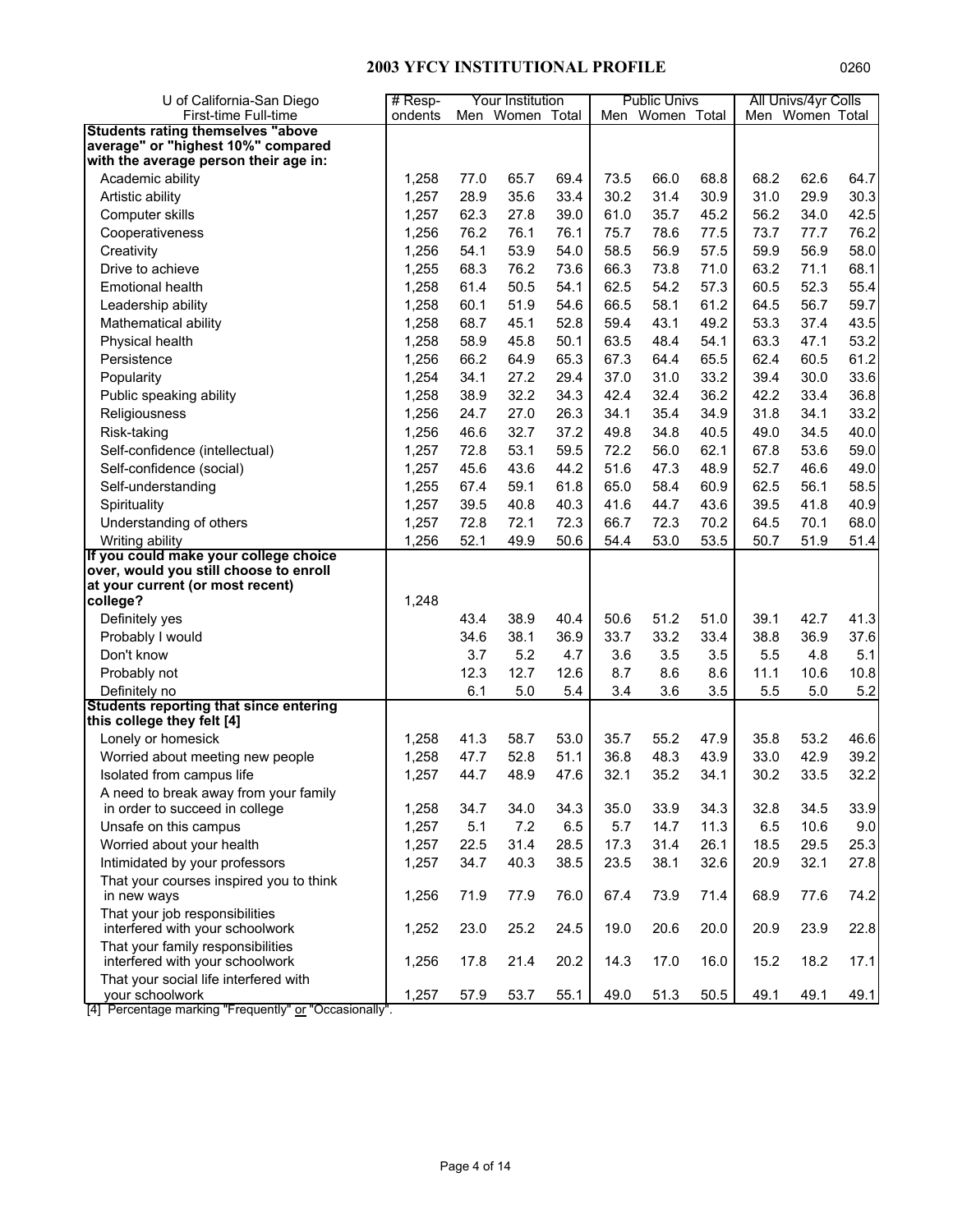| U of California-San Diego                                          | $#$ Resp-      |              | Your Institution |              |              | <b>Public Univs</b> |              |              | All Univs/4yr Colls |              |
|--------------------------------------------------------------------|----------------|--------------|------------------|--------------|--------------|---------------------|--------------|--------------|---------------------|--------------|
| First-time Full-time                                               | ondents        |              | Men Women Total  |              |              | Men Women Total     |              |              | Men Women Total     |              |
| Objectives considered to be "essential"                            |                |              |                  |              |              |                     |              |              |                     |              |
| or "very important"                                                |                |              |                  |              |              |                     |              |              |                     |              |
| Becoming accomplished in one of the                                |                |              |                  |              |              |                     |              |              |                     |              |
| performing arts (acting, dancing,<br>$etc.$ )                      | 1,259          | 19.6         | 20.7             | 20.3         | 15.5         | 20.5                | 18.6         | 18.5         | 21.6                | 20.4         |
| Becoming an authority in my field                                  | 1,257          | 66.0         | 61.4             | 62.9         | 66.8         | 64.6                | 65.4         | 66.3         | 65.4                | 65.7         |
| Obtaining recognition from my                                      |                |              |                  |              |              |                     |              |              |                     |              |
| colleagues for contributions to my                                 |                |              |                  |              |              |                     |              |              |                     |              |
| special field                                                      | 1,257          | 56.0         | 52.0             | 53.3         | 57.9         | 56.6                | 57.1         | 58.0         | 58.1                | 58.1         |
| Influencing the political structure                                | 1,257          | 23.5         | 16.3             | 18.6         | 24.9         | 16.3                | 19.6         | 24.3         | 17.1                | 19.8         |
| Influencing social values                                          | 1,257          | 42.1         | 44.2             | 43.5         | 43.0         | 50.6                | 47.8         | 43.1         | 51.4                | 48.3         |
| Raising a family                                                   | 1,258          | 76.5         | 77.0             | 76.9         | 79.0         | 81.9                | 80.8         | 76.7         | 80.7                | 79.2         |
| Having administrative responsibility                               |                |              |                  |              |              |                     |              |              |                     |              |
| for the work of others                                             | 1,257          | 42.8         | 36.0             | 38.2         | 49.7         | 42.3                | 45.1         | 45.8         | 40.3                | 42.4         |
| Being very well off financially                                    | 1,258          | 76.0         | 69.4             | 71.5         | 72.7         | 67.9                | 69.7         | 70.4         | 66.7                | 68.1         |
| Helping others who are in difficulty                               | 1,256          | 68.2         | 75.3             | 73.0         | 66.8         | 79.6                | 74.8         | 64.7         | 79.6                | 73.9         |
| Making a theoretical contribution to                               |                |              |                  |              |              |                     |              |              |                     |              |
| science                                                            | 1,256          | 34.1         | 20.9             | 25.2         | 24.5         | 15.6                | 18.9         | 22.1         | 14.5                | 17.4         |
| Writing original works (poems, novels,                             |                |              |                  |              |              |                     |              |              |                     |              |
| short stories, etc.)                                               | 1,256          | 19.1         | 16.2             | 17.1         | 18.2         | 16.6                | 17.2         | 21.6         | 19.6                | 20.4         |
| Creating artistic works (painting,<br>sculpture, decorating, etc.) | 1,256          | 15.0         | 22.4             | 20.0         | 16.4         | 21.6                | 19.7         | 19.2         | 22.7                | 21.4         |
| Becoming successful in a business of my                            |                |              |                  |              |              |                     |              |              |                     |              |
| own                                                                | 1,256          | 44.4         | 34.6             | 37.7         | 46.3         | 38.6                | 41.5         | 46.5         | 37.5                | 40.9         |
| Becoming involved in programs to clean                             |                |              |                  |              |              |                     |              |              |                     |              |
| up the environment                                                 | 1,258          | 25.4         | 24.0             | 24.5         | 22.0         | 23.4                | 22.9         | 23.8         | 23.0                | 23.3         |
| Developing a meaningful philosophy of                              |                |              |                  |              |              |                     |              |              |                     |              |
| life                                                               | 1,256          | 61.1         | 56.3             | 57.9         | 54.3         | 49.7                | 51.5         | 52.6         | 48.6                | 50.2         |
| Participating in a community action                                |                |              |                  |              |              |                     |              |              |                     |              |
| program                                                            | 1,257          | 27.9         | 32.9             | 31.3         | 23.5         | 33.8                | 29.9         | 24.5         | 33.1                | 29.8         |
| Helping to promote racial understanding                            | 1,257          | 42.8         | 48.2             | 46.5         | 35.8         | 41.2                | 39.1         | 36.8         | 42.8                | 40.5         |
| Keeping up to date with political                                  |                |              |                  |              |              |                     |              |              |                     |              |
| affairs                                                            | 1,257<br>1,257 | 46.1<br>34.7 | 39.0<br>32.5     | 41.3<br>33.3 | 52.2<br>38.8 | 40.5<br>36.3        | 44.9<br>37.2 | 48.5<br>36.7 | 41.2<br>35.5        | 44.0<br>35.9 |
| Becoming a community leader                                        | 1,258          | 35.2         |                  | 43.2         |              |                     | 53.5         |              |                     | 50.9         |
| Integrating spirituality into my life                              |                |              | 47.0             |              | 47.6         | 57.0                |              | 45.0         | 54.5                |              |
| Improving my understanding of other<br>countries and cultures      | 1,258          | 59.4         | 67.7             | 65.0         | 50.1         | 56.0                | 53.8         | 48.4         | 57.3                | 53.9         |
| Where did you primarily live while                                 |                |              |                  |              |              |                     |              |              |                     |              |
| attending college this past year?                                  | 1,258          |              |                  |              |              |                     |              |              |                     |              |
| College residence hall, suite, or other                            |                |              |                  |              |              |                     |              |              |                     |              |
| campus housing                                                     |                | 86.1         | 86.0             | 86.0         | 85.5         | 86.1                | 85.9         | 86.5         | 86.1                | 86.2         |
| Private home or apartment                                          |                | 13.7         | 12.5             | 12.9         | 12.8         | 11.9                | 12.3         | 12.2         | 12.3                | 12.3         |
| Other                                                              |                | 0.2          | 1.5              | 1.1          | 1.7          | 1.9                 | 1.8          | 1.4          | 1.6                 | 1.5          |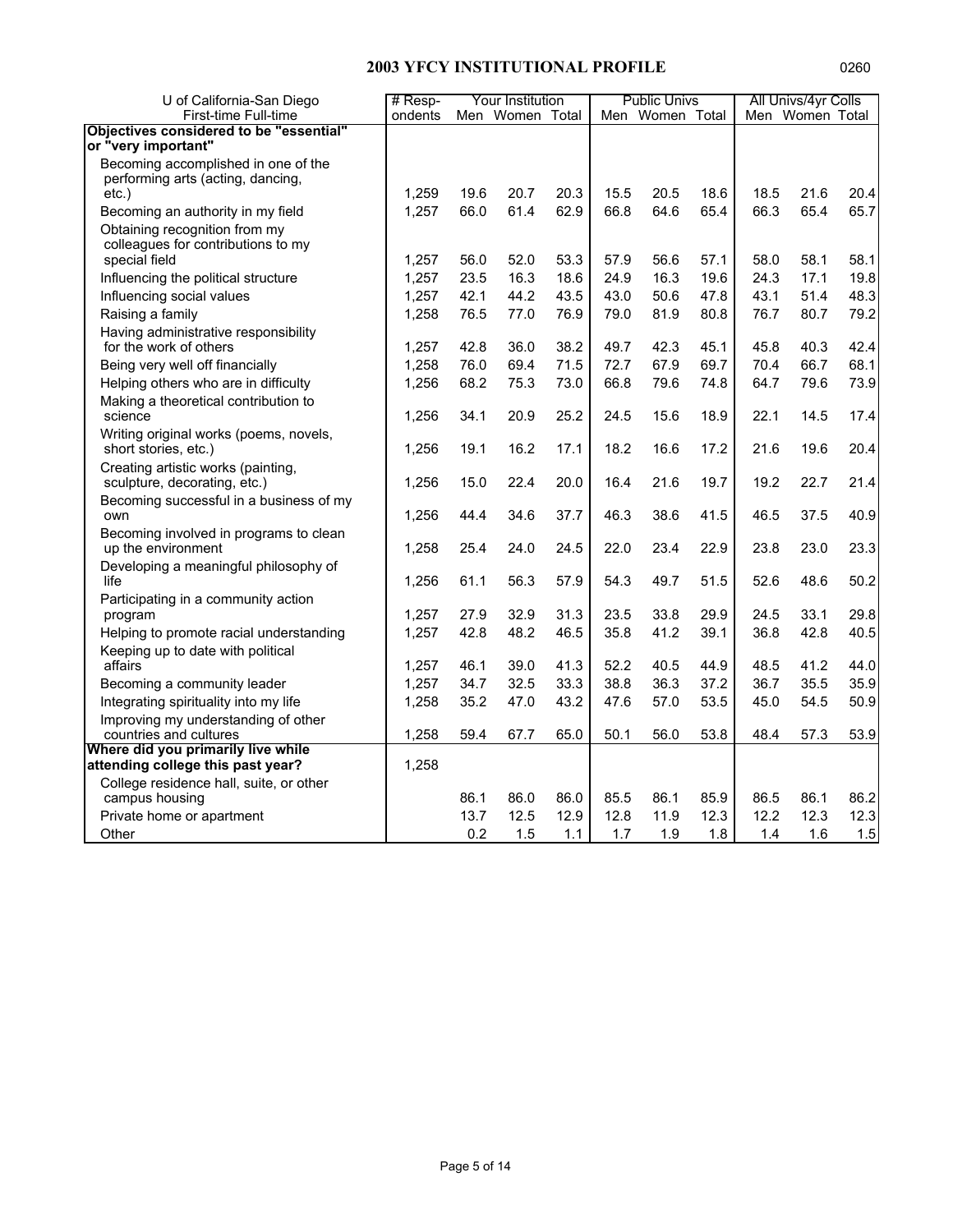| U of California-San Diego                                                           | $#$ Resp- |      | Your Institution                                             |      |      | <b>Public Univs</b> |      |      | All Univs/4yr Colls         |      |
|-------------------------------------------------------------------------------------|-----------|------|--------------------------------------------------------------|------|------|---------------------|------|------|-----------------------------|------|
| First-time Full-time                                                                | ondents   |      | Men Women Total                                              |      |      | Men Women Total     |      |      | Men Women Total             |      |
| <b>Students reporting "frequent" inclusion</b>                                      |           |      |                                                              |      |      |                     |      |      |                             |      |
| of the following in courses at this                                                 |           |      |                                                              |      |      |                     |      |      |                             |      |
| institution                                                                         |           |      |                                                              |      |      |                     |      |      |                             |      |
| Group discussions                                                                   | 1,258     | 35.5 | 46.9                                                         | 43.2 | 23.6 | 33.5                | 29.8 | 30.9 | 44.1                        | 39.1 |
| Student presentations or performances                                               | 1,258     | 5.6  | 8.6                                                          | 7.6  | 8.0  | 10.6                | 9.7  | 13.1 | 18.6                        | 16.5 |
| Formal lectures                                                                     | 1,254     | 79.5 | 85.0                                                         | 83.2 | 66.1 | 75.1                | 71.7 | 52.9 | 61.9                        | 58.5 |
| Research projects                                                                   | 1,258     | 7.1  | 6.9                                                          | 7.0  | 8.7  | 10.2                | 9.6  | 13.2 | 18.0                        | 16.2 |
| Multiple drafts of written work                                                     | 1,258     | 27.9 | 34.6                                                         | 32.4 | 21.5 | 26.9                | 24.9 | 26.6 | 34.6                        | 31.5 |
| Group projects                                                                      | 1,258     | 5.6  | 5.9                                                          | 5.8  | 14.1 | 11.8                | 12.6 | 16.2 | 17.0                        | 16.7 |
| Weekly essay assignments                                                            | 1,258     | 17.4 | 23.0                                                         | 21.1 | 13.2 | 17.6                | 15.9 | 21.3 | 26.1                        | 24.3 |
| Student evaluations of each other's work                                            | 1,257     | 9.6  | 10.6                                                         | 10.3 | 10.5 | 12.4                | 11.7 | 11.6 | 13.7                        | 12.9 |
| Field experience or internship                                                      | 1,255     | 1.0  | 0.9                                                          | 1.0  | 1.9  | 2.4                 | 2.2  | 3.9  | 4.2                         | 4.1  |
| Community service linked to coursework                                              |           |      |                                                              |      |      |                     |      |      |                             |      |
| (service learning)                                                                  | 1,255     | 1.0  | 0.4                                                          | 0.6  | 1.9  | 2.6                 | 2.4  | 3.3  | 4.0                         | 3.7  |
| Student-selected topics                                                             | 1,257     | 1.7  | 4.8                                                          | 3.8  | 4.3  | 5.7                 | 5.2  | 6.1  | 8.8                         | 7.8  |
| Laboratory component                                                                | 1,256     | 9.5  | 7.8                                                          | 8.4  | 26.3 | 26.5                | 26.4 | 22.5 | 22.1                        | 22.3 |
| Required on-line interaction with                                                   |           |      |                                                              |      |      |                     |      |      |                             |      |
| professors and/or classmates                                                        | 1,258     | 7.3  | 6.4                                                          | 6.7  | 14.0 | 17.4                | 16.1 | 13.3 | 16.9                        | 15.5 |
| Since entering this college have you:                                               | 1,260     |      |                                                              |      |      |                     |      |      |                             |      |
| Changed your career choice                                                          |           | 30.2 | 31.6                                                         | 31.2 | 30.8 | 35.6                | 33.8 | 25.5 | 31.1                        | 29.0 |
| Decided to pursue a different major                                                 |           | 31.2 | 38.0                                                         | 35.8 | 32.5 | 36.8                | 35.1 | 26.7 | 31.5                        | 29.7 |
| Declared your major                                                                 |           | 43.2 | 37.4                                                         | 39.3 | 49.6 | 50.0                | 49.9 | 46.0 | 46.3                        | 46.2 |
| Joined a social fraternity or sorority                                              |           | 5.9  | 6.4                                                          | 6.2  | 9.0  | 12.3                | 11.0 | 8.8  | 9.8                         | 9.4  |
| Enrolled in an honors course                                                        |           | 9.0  | 7.2                                                          | 7.8  | 16.9 | 16.1                | 16.4 | 11.6 | 12.0                        | 11.8 |
| Participated in varsity/intercollegiate                                             |           |      |                                                              |      |      |                     |      |      |                             |      |
| athletics                                                                           |           | 14.4 | 11.4                                                         | 12.4 | 13.0 | 9.1                 | 10.6 | 22.2 | 15.2                        | 17.9 |
| Enrolled in a remedial/developmental<br>course                                      |           | 6.6  | 4.6                                                          | 5.2  | 4.8  | 4.3                 | 4.5  | 4.7  | 5.3                         | 5.1  |
| Transferred from another institution                                                |           | 4.9  | 3.8                                                          | 4.1  | 2.7  | 1.6                 | 2.0  | 2.6  | 2.0                         | 2.2  |
| Taken a college course or seminar                                                   |           |      |                                                              |      |      |                     |      |      |                             |      |
| specifically designed to help                                                       |           |      |                                                              |      |      |                     |      |      |                             |      |
| first-year students adjust to                                                       |           |      |                                                              |      |      |                     |      |      |                             |      |
| college (e.g., freshman seminar,                                                    |           |      |                                                              |      |      |                     |      |      |                             |      |
| student success seminar, University                                                 |           |      |                                                              |      |      |                     |      |      |                             |      |
| 101)                                                                                |           | 24.9 | 26.0                                                         | 25.6 | 42.3 | 42.5                | 42.4 | 38.6 | 45.3                        | 42.7 |
| Enrolled in a formal program where a                                                |           |      |                                                              |      |      |                     |      |      |                             |      |
| group of students takes two or more                                                 |           |      |                                                              |      |      |                     |      |      |                             |      |
| courses together (e.g., FIG,<br>learning cluster, learning                          |           |      |                                                              |      |      |                     |      |      |                             |      |
| community, linked courses)                                                          |           | 4.1  | 1.9                                                          | 2.6  | 11.0 | 8.9                 | 9.7  | 10.4 | 9.6                         | 9.9  |
| Since entering this college, how often                                              |           |      |                                                              |      |      |                     |      |      |                             |      |
| have you:                                                                           |           |      |                                                              |      |      |                     |      |      |                             |      |
| Turned in course assignment(s) late                                                 | 1,255     | 11.3 | 7.4                                                          | 8.7  | 13.9 | 8.2                 | 10.4 | 18.6 | 12.1                        | 14.6 |
| Spoke up in class [3]                                                               | 1,257     | 15.2 | 17.6                                                         | 16.8 | 18.9 | 16.8                | 17.6 | 26.1 | 27.7                        | 27.1 |
| Discussed course content with students                                              |           |      |                                                              |      |      |                     |      |      |                             |      |
| outside of class [3]                                                                | 1,255     | 38.4 | 40.0                                                         | 39.4 | 34.3 | 38.2                | 36.8 | 33.9 | 40.7                        | 38.1 |
| Skipped class                                                                       | 1,255     | 54.4 | 47.3                                                         | 49.6 | 42.5 | 42.2                | 42.3 | 36.9 | 34.6                        | 35.4 |
| Received tutoring                                                                   | 1,250     | 18.2 | 23.4                                                         | 21.7 | 23.3 | 26.7                | 25.4 | 20.3 | 23.6                        | 22.4 |
| Worked with a professor on a research                                               |           |      |                                                              |      |      |                     |      |      |                             |      |
| project                                                                             | 1,254     | 3.7  | 1.3                                                          | 2.1  | 7.5  | 5.6                 | 6.3  | 13.2 | 13.2                        | 13.2 |
| Turned in course assignments that did                                               |           |      |                                                              |      |      |                     |      |      |                             |      |
| not reflect your best work                                                          | 1,254     | 58.7 | 49.8                                                         | 52.7 | 45.5 | 37.6                | 40.6 | 46.9 | 38.4                        | 41.6 |
| Participated in intramural sports                                                   | 1,250     | 37.3 | 20.9                                                         | 26.2 | 38.2 | 20.0                | 26.9 | 40.5 | 21.2                        | 28.5 |
| Had difficulty getting along with your                                              |           |      |                                                              |      |      |                     |      |      |                             |      |
| roommate(s)/housemate(s)                                                            | 1,251     | 31.2 | 28.7                                                         | 29.5 | 27.6 | 31.7                | 30.2 | 27.4 | 31.7                        | 30.1 |
| Sought personal counseling                                                          | 1,253     | 7.4  | 7.9                                                          | 7.7  | 6.8  | 6.5                 | 6.6  | 7.2  | 7.8                         | 7.6  |
| Went on a date<br>[2] Deceptore marking "Erequently" only All other requite in this | 1,252     | 36.5 | 42.1<br>cootion represent the persontage marking "Erequently | 40.3 | 44.8 | 52.7                | 49.8 | 44.4 | 49.0<br>" or "Oceanianally" | 47.3 |

[3] Percentage marking "Frequently" only. All other results in this section represent the percentage marking "Frequently" or "Occasionally".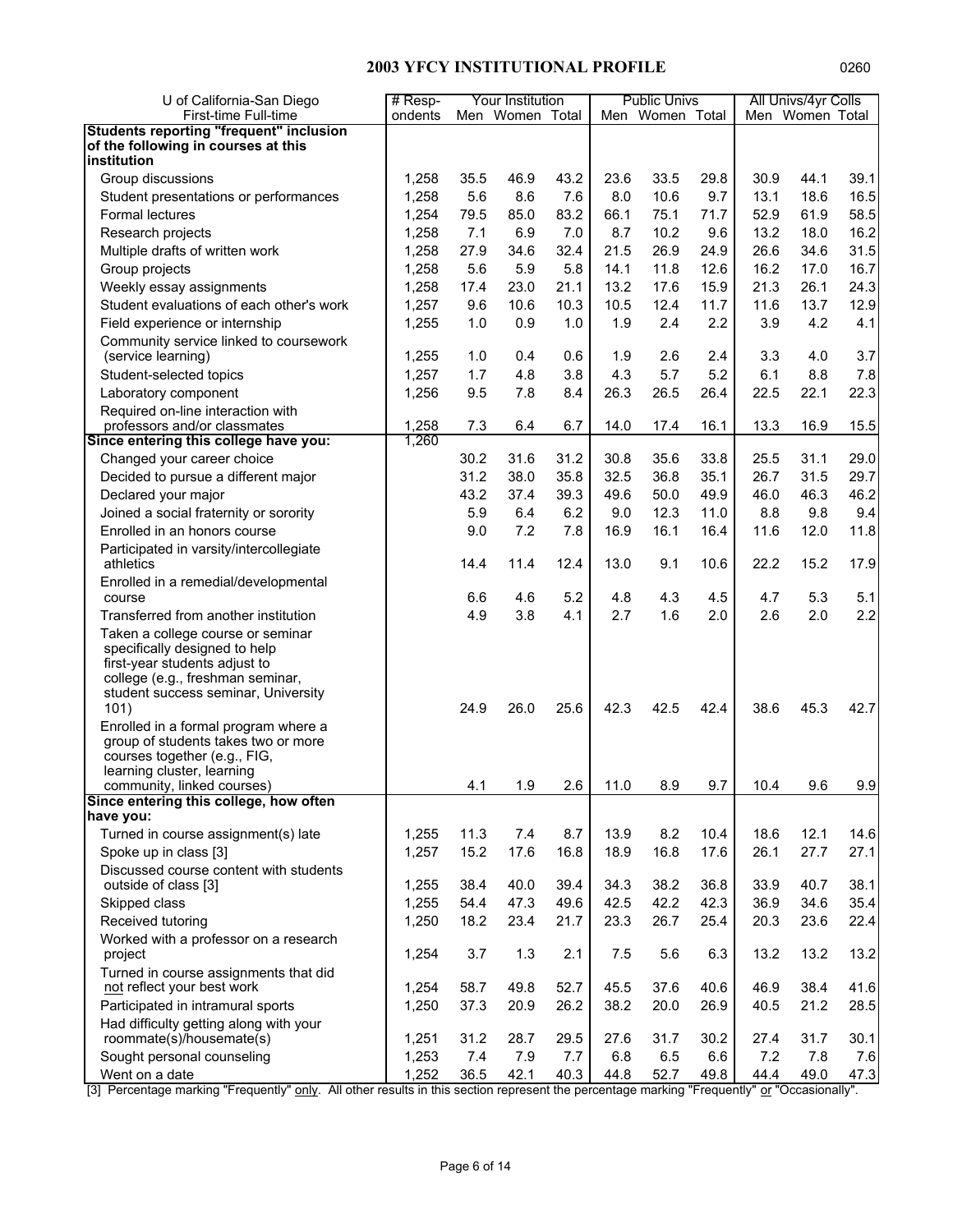| U of California-San Diego                                         | $#$ Resp- |      | Your Institution |         |      | <b>Public Univs</b> |      |      | All Univs/4yr Colls |      |
|-------------------------------------------------------------------|-----------|------|------------------|---------|------|---------------------|------|------|---------------------|------|
| First-time Full-time                                              | ondents   |      | Men Women Total  |         |      | Men Women Total     |      |      | Men Women Total     |      |
| <b>Students noting "much stronger" skills</b>                     |           |      |                  |         |      |                     |      |      |                     |      |
| compared with college entry in:                                   |           |      |                  |         |      |                     |      |      |                     |      |
| General knowledge                                                 | 1,257     | 19.8 | 19.3             | 19.5    | 17.3 | 17.4                | 17.3 | 17.1 | 16.8                | 16.9 |
| Analytical and problem-solving skills                             | 1,256     | 12.2 | 9.0              | 10.0    | 12.8 | 9.7                 | 10.9 | 11.7 | 9.6                 | 10.4 |
| Knowledge of a particular field or                                | 1,256     | 27.9 | 22.1             | 24.0    | 23.3 | 21.9                | 22.4 | 23.5 | 22.4                | 22.9 |
| discipline<br>Critical thinking skills                            | 1,254     | 12.3 | 10.4             | 11.0    | 12.9 | 11.1                | 11.8 | 12.4 | 11.4                | 11.8 |
| Knowledge of people from different                                |           |      |                  |         |      |                     |      |      |                     |      |
| races/cultures                                                    | 1,256     | 20.1 | 19.7             | 19.8    | 15.1 | 16.9                | 16.2 | 12.6 | 15.6                | 14.4 |
| Religious beliefs and convictions                                 | 1,257     | 10.3 | 11.2             | 10.9    | 9.1  | 13.0                | 11.6 | 8.3  | 11.0                | 10.0 |
| Ability to get along with others                                  | 1,257     | 12.5 | 10.1             | 10.9    | 12.5 | 15.2                | 14.2 | 11.3 | 14.5                | 13.3 |
| Library/research skills                                           | 1,256     | 8.6  | 7.3              | 7.7     | 8.1  | 9.1                 | 8.7  | 8.3  | 9.6                 | 9.1  |
| Ability to work as part of a team                                 | 1,255     | 7.1  | 4.1              | 5.1     | 8.9  | 7.2                 | 7.9  | 8.6  | 7.8                 | 8.1  |
| Understanding of the problems facing<br>your community            | 1,255     | 7.6  | 4.3              | 5.3     | 6.7  | 6.9                 | 6.8  | 6.3  | 6.8                 | 6.6  |
| Understanding of national issues                                  | 1,255     | 11.5 | 7.8              | 9.0     | 12.9 | 12.6                | 12.7 | 12.1 | 12.1                | 12.1 |
| Understanding of global issues                                    | 1,254     | 15.4 | 9.9              | 11.7    | 14.0 | 13.2                | 13.5 | 13.9 | 13.4                | 13.6 |
| Do you have any concern about your                                |           |      |                  |         |      |                     |      |      |                     |      |
| ability to finance your college                                   |           |      |                  |         |      |                     |      |      |                     |      |
| education?                                                        | 1,255     |      |                  |         |      |                     |      |      |                     |      |
| None (I am confident that I will have                             |           |      |                  |         |      |                     |      |      |                     |      |
| sufficient funds)                                                 |           | 33.2 | 21.9             | 25.6    | 39.1 | 31.5                | 34.3 | 36.1 | 27.0                | 30.5 |
| Some (but I probably will have enough<br>funds)                   |           | 50.6 | 58.5             | 55.9    | 47.7 | 52.2                | 50.5 | 48.0 | 53.6                | 51.5 |
| Major (not sure I will have enough                                |           |      |                  |         |      |                     |      |      |                     |      |
| funds to complete college)<br><b>SINCE ENTERING THIS COLLEGE,</b> |           | 16.2 | 19.6             | 18.5    | 13.2 | 16.3                | 15.2 | 15.8 | 19.4                | 18.1 |
| <b>HOW MUCH TIME HAVE YOU SPENT</b>                               |           |      |                  |         |      |                     |      |      |                     |      |
| <b>DURING A TYPICAL WEEK:</b>                                     |           |      |                  |         |      |                     |      |      |                     |      |
| <b>Attending classes/labs</b>                                     | 1,259     |      |                  |         |      |                     |      |      |                     |      |
| None                                                              |           | 0.7  | 0.5              | 0.6     | 0.8  | 0.2                 | 0.5  | 1.2  | 0.6                 | 0.9  |
| Less than 1 hour                                                  |           | 0.7  | 0.0              | 0.2     | 0.4  | 0.1                 | 0.2  | 0.6  | 0.2                 | 0.4  |
| $1$ to $2$                                                        |           | 0.7  | 0.0              | 0.2     | 2.3  | 1.1                 | 1.5  | 2.1  | 1.5                 | 1.7  |
| 3 to 5                                                            |           | 5.4  | 3.6              | 4.2     | 4.8  | 3.1                 | 3.7  | 5.4  | 4.2                 | 4.6  |
| 6 to 10                                                           |           | 16.1 | 15.3             | 15.6    | 9.2  | 8.9                 | 9.0  | 11.8 | 12.2                | 12.1 |
| 11 to 15                                                          |           | 35.2 | 37.9             | 37.0    | 37.8 | 39.9                | 39.1 | 33.6 | 35.7                | 34.9 |
| 16 to 20                                                          |           | 30.6 | 32.2             | 31.7    | 34.1 | 37.6                | 36.3 | 31.9 | 34.0                | 33.2 |
| 21 to 30                                                          |           | 9.0  | 9.2              | 9.1     | 9.4  | 7.5                 | 8.2  | 11.1 | 9.4                 | 10.0 |
| Over 30                                                           |           | 1.5  | 1.3              | 1.4     | 1.2  | 1.5                 | 1.4  | 2.4  | 2.2                 | 2.3  |
| <b>Studying/homework</b>                                          | 1,258     |      |                  |         |      |                     |      |      |                     |      |
| None                                                              |           | 0.5  | 0.0              | 0.2     | 0.6  | 0.1                 | 0.3  | 0.8  | 0.1                 | 0.4  |
| Less than 1 hour                                                  |           | 1.5  | 0.2              | 0.6     | 2.3  | 0.6                 | 1.2  | 2.4  | 0.7                 | 1.3  |
| $1$ to $2$                                                        |           | 7.6  | 3.8              | $5.0\,$ | 11.6 | 6.3                 | 8.3  | 10.9 | 6.2                 | 8.0  |
| 3 to 5                                                            |           | 22.7 | 22.1             | 22.3    | 29.5 | 26.6                | 27.7 | 29.5 | 25.4                | 27.0 |
| 6 to 10                                                           |           | 35.2 | 33.0             | 33.7    | 28.4 | 34.1                | 32.0 | 27.6 | 33.4                | 31.2 |
| 11 to 15                                                          |           | 19.6 | 19.0             | 19.2    | 14.5 | 15.5                | 15.1 | 14.3 | 16.7                | 15.8 |
| 16 to 20                                                          |           | 6.8  | 13.2             | 11.1    | 7.5  | 9.8                 | 8.9  | 7.8  | 9.8                 | 9.0  |
| 21 to 30                                                          |           | 4.6  | 6.0              | 5.6     | 3.6  | 4.9                 | 4.4  | 4.2  | 5.2                 | 4.8  |
| Over 30                                                           |           | 1.5  | 2.7              | 2.3     | 2.0  | 2.2                 | 2.2  | 2.4  | 2.6                 | 2.6  |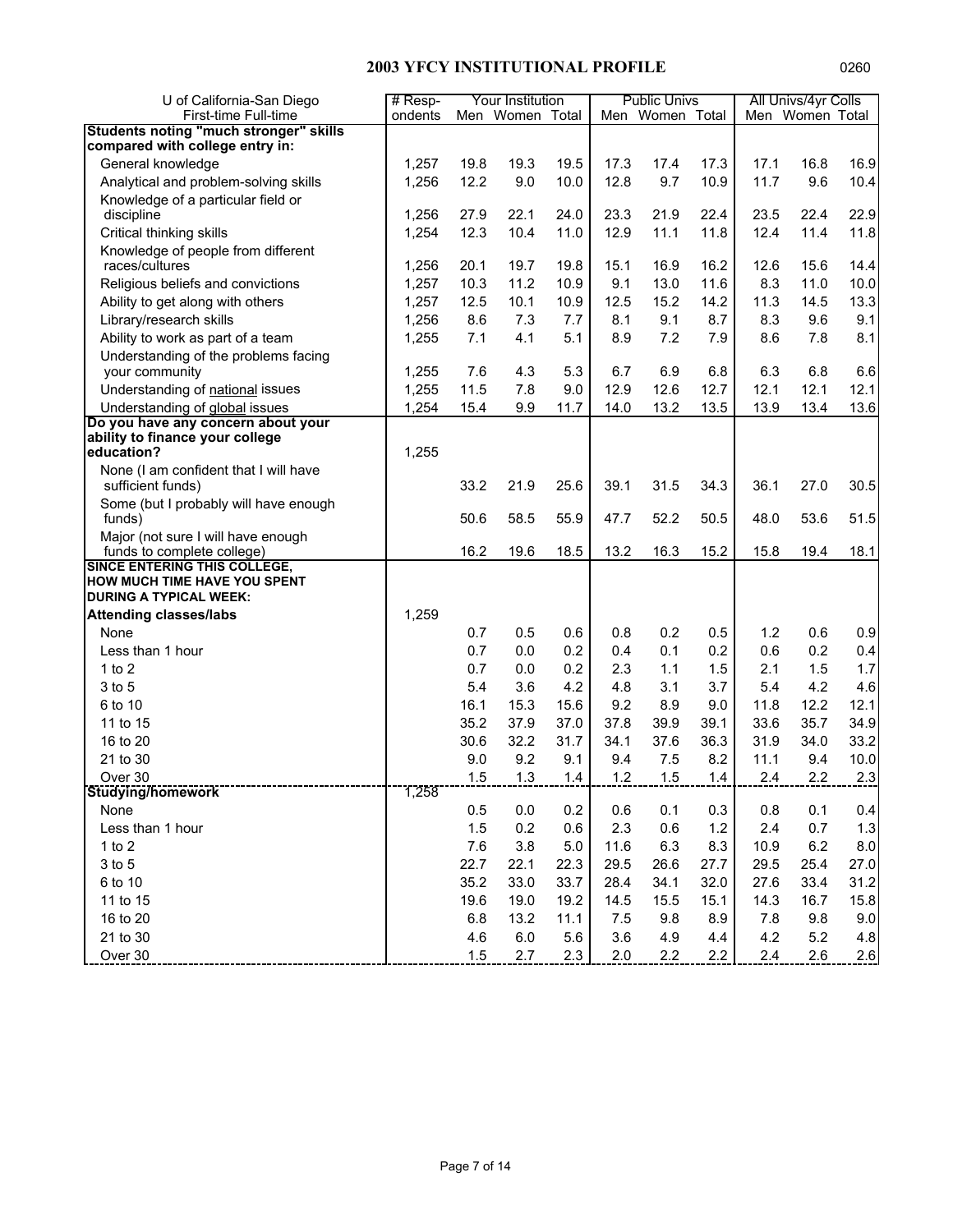| U of California-San Diego           | # Resp- |      | Your Institution |      |      | <b>Public Univs</b> |      |      | All Univs/4yr Colls |      |
|-------------------------------------|---------|------|------------------|------|------|---------------------|------|------|---------------------|------|
| First-time Full-time                | ondents |      | Men Women Total  |      |      | Men Women Total     |      |      | Men Women Total     |      |
| <b>SINCE ENTERING THIS COLLEGE,</b> |         |      |                  |      |      |                     |      |      |                     |      |
| HOW MUCH TIME HAVE YOU SPENT        |         |      |                  |      |      |                     |      |      |                     |      |
| <b>DURING A TYPICAL WEEK:</b>       |         |      |                  |      |      |                     |      |      |                     |      |
| <b>Socializing with friends</b>     | 1,256   |      |                  |      |      |                     |      |      |                     |      |
| None                                |         | 1.2  | 0.8              | 1.0  | 0.9  | 0.5                 | 0.7  | 0.9  | 0.4                 | 0.6  |
| Less than 1 hour                    |         | 1.5  | 2.1              | 1.9  | 2.0  | 1.2                 | 1.5  | 1.6  | 1.2                 | 1.4  |
| $1$ to $2$                          |         | 6.8  | 5.3              | 5.8  | 4.8  | 4.2                 | 4.4  | 4.7  | 4.5                 | 4.6  |
| 3 to 5                              |         | 19.6 | 19.6             | 19.6 | 16.5 | 16.7                | 16.6 | 14.0 | 14.8                | 14.5 |
| 6 to 10                             |         | 24.7 | 28.8             | 27.5 | 24.7 | 28.1                | 26.8 | 22.1 | 25.2                | 24.0 |
| 11 to 15                            |         | 16.9 | 17.5             | 17.3 | 16.6 | 17.0                | 16.9 | 17.4 | 17.9                | 17.7 |
| 16 to 20                            |         | 12.7 | 10.9             | 11.5 | 12.9 | 12.6                | 12.7 | 14.2 | 13.2                | 13.6 |
| 21 to 30                            |         | 7.1  | 7.2              | 7.2  | 9.2  | 8.5                 | 8.7  | 9.8  | 9.0                 | 9.3  |
| Over 30                             |         | 9.5  | 7.8              | 8.4  | 12.6 | 11.2                | 11.7 | 15.3 | 13.7                | 14.3 |
| <b>Exercising or sports</b>         | 1,258   |      |                  |      |      |                     |      |      |                     |      |
| None                                |         | 4.2  | 9.0              | 7.4  | 6.0  | 7.8                 | 7.1  | 6.1  | 8.2                 | 7.4  |
| Less than 1 hour                    |         | 10.3 | 14.5             | 13.1 | 9.8  | 13.0                | 11.8 | 8.8  | 12.1                | 10.9 |
| 1 to $2$                            |         | 19.3 | 20.4             | 20.0 | 17.0 | 21.3                | 19.6 | 16.1 | 21.1                | 19.2 |
| 3 to 5                              |         | 30.6 | 33.5             | 32.5 | 29.5 | 33.9                | 32.2 | 26.0 | 29.7                | 28.3 |
| 6 to 10                             |         | 25.9 | 15.1             | 18.6 | 23.2 | 16.1                | 18.8 | 21.6 | 17.0                | 18.8 |
| 11 to 15                            |         | 5.6  | 3.8              | 4.4  | 7.7  | 4.1                 | 5.5  | 10.3 | 6.3                 | 7.8  |
| 16 to 20                            |         | 2.4  | 2.4              | 2.4  | 3.4  | 1.8                 | 2.4  | 5.2  | 3.0                 | 3.9  |
| 21 to 30                            |         | 1.2  | 1.2              | 1.2  | 2.0  | 1.2                 | 1.5  | 2.9  | 1.6                 | 2.1  |
| Over 30                             |         | 0.5  | 0.4              | 0.4  | 1.5  | 0.8                 | 1.1  | 2.9  | 1.1                 | 1.7  |
| <b>Partying</b>                     | 1,257   |      |                  |      |      |                     |      |      |                     |      |
| None                                |         | 35.5 | 40.6             | 38.9 | 26.2 | 31.2                | 29.3 | 24.1 | 28.0                | 26.5 |
| Less than 1 hour                    |         | 16.9 | 14.0             | 15.0 | 13.1 | 11.9                | 12.3 | 11.5 | 11.9                | 11.8 |
| $1$ to $2$                          |         | 20.3 | 18.2             | 18.9 | 16.3 | 14.9                | 15.4 | 15.6 | 15.1                | 15.3 |
| 3 to 5                              |         | 18.3 | 16.6             | 17.2 | 19.8 | 20.8                | 20.4 | 20.7 | 21.6                | 21.2 |
| 6 to 10                             |         | 7.1  | 8.5              | 8.0  | 13.7 | 13.7                | 13.7 | 15.0 | 14.6                | 14.7 |
| 11 to 15                            |         | 1.2  | 1.1              | 1.1  | 5.0  | 4.1                 | 4.4  | 6.2  | 4.9                 | 5.4  |
| 16 to 20                            |         | 0.2  | 0.8              | 0.6  | 3.0  | 1.7                 | 2.2  | 3.2  | 2.3                 | 2.6  |
| 21 to 30                            |         | 0.2  | 0.1              | 0.2  | 1.5  | 0.9                 | 1.1  | 1.5  | 0.8                 | 1.0  |
| Over 30                             |         | 0.2  | 0.1              | 0.2  | 1.4  | 0.8                 | 1.0  | 2.3  | 0.9                 | 1.4  |
| <b>Working (for pay) on campus</b>  | 1,258   |      |                  |      |      |                     |      |      |                     |      |
| None                                |         | 79.4 | 80.0             | 79.8 | 81.4 | 81.9                | 81.7 | 73.7 | 71.6                | 72.4 |
| Less than 1 hour                    |         | 1.5  | 0.7              | 1.0  | 1.3  | 0.6                 | 0.8  | 1.7  | 0.9                 | 1.2  |
| $1$ to $2$                          |         | 2.2  | 1.1              | 1.4  | 1.6  | 0.9                 | 1.2  | 2.7  | 1.8                 | 2.2  |
| 3 to 5                              |         | 3.9  | 1.3              | 2.1  | 3.0  | 1.8                 | 2.2  | 4.8  | 5.1                 | 5.0  |
| 6 to 10                             |         | 5.1  | 6.6              | 6.1  | 4.8  | 6.6                 | 5.9  | 9.2  | 11.9                | 10.9 |
| 11 to 15                            |         | 5.4  | 7.4              | 6.8  | 5.0  | $5.5\,$             | 5.3  | 4.7  | 5.7                 | 5.3  |
| 16 to 20                            |         | 2.2  | 2.4              | 2.3  | 2.2  | 2.2                 | 2.2  | 2.0  | 2.1                 | 2.1  |
| 21 to 30                            |         | 0.2  | 0.4              | 0.3  | 0.5  | 0.4                 | 0.5  | 0.7  | 0.6                 | 0.6  |
| Over 30                             |         | 0.0  | 0.2              | 0.2  | 0.2  | 0.2                 | 0.2  | 0.5  | 0.3                 | 0.4  |
| Working (for pay) off campus        | 1,258   |      |                  |      |      |                     |      |      |                     |      |
| None                                |         | 86.3 | 82.4             | 83.7 | 81.4 | 80.7                | 80.9 | 76.4 | 75.3                | 75.7 |
| Less than 1 hour                    |         | 1.5  | 1.1              | 1.2  | 1.8  | 1.1                 | 1.4  | 1.8  | 1.1                 | 1.4  |
| 1 to $2$                            |         | 2.7  | 1.4              | 1.8  | 2.3  | 1.6                 | 1.8  | 2.5  | 1.6                 | 2.0  |
| 3 to 5                              |         | 3.7  | 2.7              | 3.0  | 3.2  | 2.5                 | 2.8  | 3.6  | 3.4                 | 3.5  |
| 6 to 10                             |         | 1.2  | 5.2              | 3.9  | 2.7  | 4.1                 | 3.6  | 4.3  | 4.9                 | 4.7  |
| 11 to 15                            |         | 1.0  | 2.1              | 1.7  | 3.0  | 3.3                 | 3.2  | 3.3  | 4.3                 | 3.9  |
| 16 to 20                            |         | 1.7  | 2.8              | 2.5  | 2.6  | 3.7                 | 3.3  | 3.2  | 4.4                 | 4.0  |
| 21 to 30                            |         | 1.0  | 1.8              | 1.5  | 1.9  | 2.1                 | 2.0  | 2.8  | 3.2                 | 3.1  |
| Over 30                             |         | 1.0  | 0.5              | 0.6  | 1.1  | 1.0                 | 1.0  | 2.0  | 1.7                 |      |
|                                     |         |      |                  |      |      |                     |      |      |                     | 1.8  |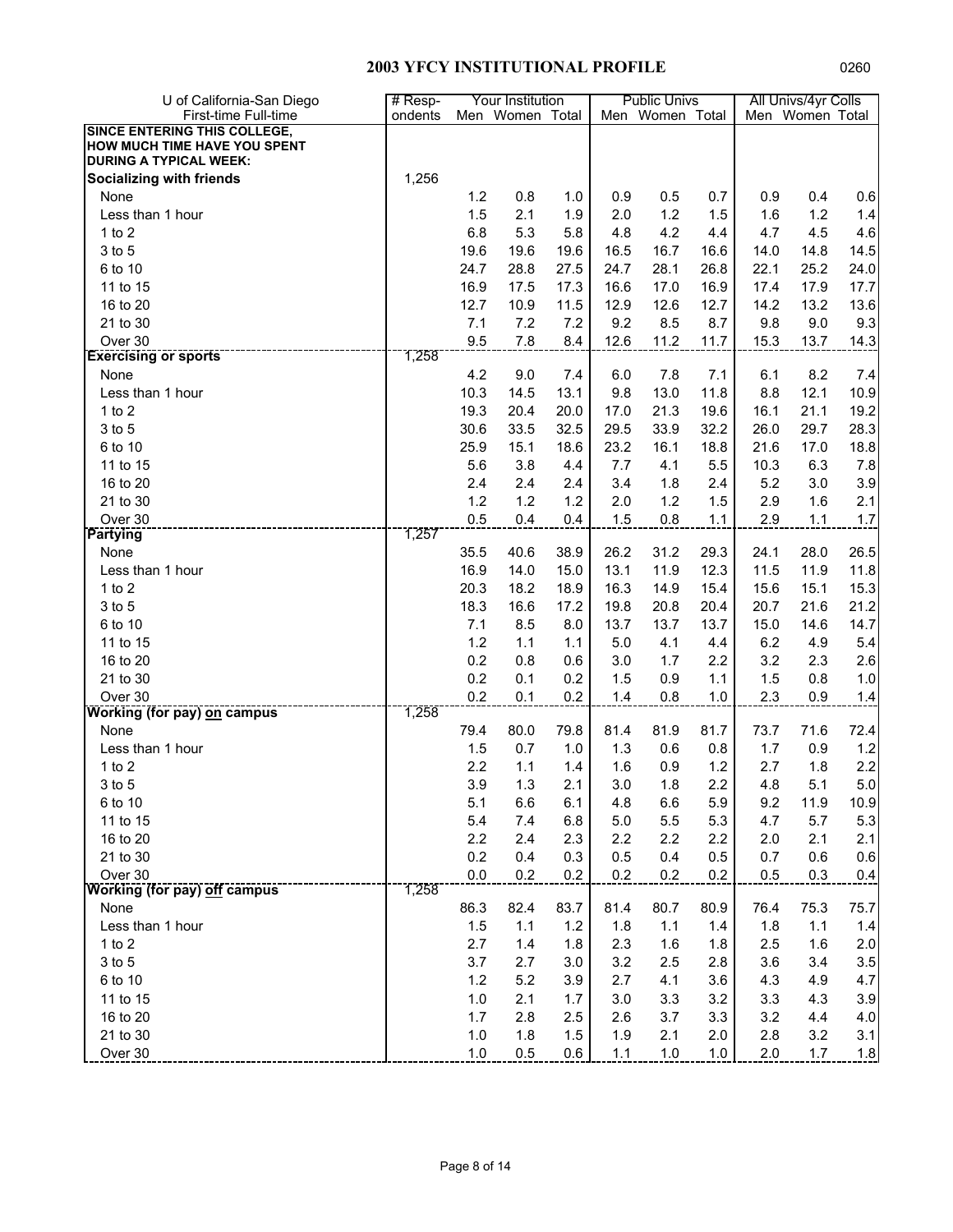| U of California-San Diego             | # Resp- |         | Your Institution |      |      | <b>Public Univs</b> |      |      | All Univs/4yr Colls |         |
|---------------------------------------|---------|---------|------------------|------|------|---------------------|------|------|---------------------|---------|
| First-time Full-time                  | ondents |         | Men Women Total  |      |      | Men Women Total     |      |      | Men Women Total     |         |
| <b>SINCE ENTERING THIS COLLEGE,</b>   |         |         |                  |      |      |                     |      |      |                     |         |
| HOW MUCH TIME HAVE YOU SPENT          |         |         |                  |      |      |                     |      |      |                     |         |
| <b>DURING A TYPICAL WEEK:</b>         |         |         |                  |      |      |                     |      |      |                     |         |
| Participating in student clubs/groups | 1,256   |         |                  |      |      |                     |      |      |                     |         |
| None                                  |         | 47.4    | 44.9             | 45.7 | 47.8 | 42.8                | 44.7 | 49.3 | 43.3                | 45.6    |
| Less than 1 hour                      |         | 9.3     | 13.7             | 12.3 | 10.8 | 10.9                | 10.9 | 11.2 | 12.0                | 11.7    |
| 1 to $2$                              |         | 18.3    | 17.9             | 18.1 | 16.4 | 18.7                | 17.8 | 15.6 | 19.7                | 18.1    |
| 3 to 5                                |         | 14.2    | 15.6             | 15.1 | 13.6 | 17.5                | 16.0 | 13.0 | 15.7                | 14.7    |
| 6 to 10                               |         | 6.1     | 6.0              | 6.1  | 6.2  | 6.5                 | 6.4  | 5.9  | 6.0                 | $6.0\,$ |
| 11 to 15                              |         | 2.4     | 0.8              | 1.4  | 2.2  | 1.9                 | 2.0  | 2.4  | 1.7                 | 1.9     |
| 16 to 20                              |         | 0.7     | 0.8              | 0.8  | 1.1  | 1.0                 | 1.0  | 1.2  | 0.8                 | 0.9     |
| 21 to 30                              |         | 1.0     | 0.0              | 0.3  | 1.1  | 0.3                 | 0.6  | 0.7  | 0.4                 | 0.5     |
| Over 30                               |         | 0.5     | 0.2              | 0.3  | 0.8  | 0.5                 | 0.6  | 0.8  | 0.4                 | 0.6     |
| <b>Watching TV</b>                    | 1,258   |         |                  |      |      |                     |      |      |                     |         |
| None                                  |         | 11.3    | 13.8             | 13.0 | 10.3 | 8.2                 | 9.0  | 11.7 | 11.6                | 11.6    |
| Less than 1 hour                      |         | 15.9    | 15.8             | 15.8 | 14.1 | 15.8                | 15.2 | 15.6 | 17.6                | 16.9    |
| 1 to $2$                              |         | 22.1    | 24.5             | 23.7 | 20.8 | 25.9                | 24.0 | 21.3 | 26.1                | 24.3    |
| 3 to 5                                |         | 26.5    | 26.7             | 26.6 | 25.2 | 27.7                | 26.7 | 23.4 | 25.4                | 24.7    |
| 6 to 10                               |         | 15.7    | 14.0             | 14.5 | 15.6 | 14.5                | 14.9 | 14.7 | 11.8                | 12.9    |
| 11 to 15                              |         | 4.2     | 2.9              | 3.3  | 6.3  | 4.0                 | 4.9  | 6.1  | 3.8                 | 4.7     |
| 16 to 20                              |         | 2.2     | 0.6              | 1.1  | 3.8  | 1.7                 | 2.5  | 3.3  | 1.7                 | 2.3     |
| 21 to 30                              |         | 0.5     | 1.1              | 0.9  | 1.6  | 1.1                 | 1.3  | 1.7  | 1.0                 | 1.2     |
| Over 30                               |         | 1.7     | 0.7              | 1.0  | 2.3  | 1.3                 | 1.7  | 2.3  | 0.9                 | 1.4     |
| <b>Household/childcare duties</b>     | 1,254   |         |                  |      |      |                     |      |      |                     |         |
| None                                  |         | 62.5    | 56.2             | 58.2 | 68.5 | 56.7                | 61.1 | 69.9 | 59.7                | 63.6    |
| Less than 1 hour                      |         | 17.0    | 20.3             | 19.2 | 14.8 | 19.6                | 17.8 | 12.2 | 16.6                | 15.0    |
| $1$ to $2$                            |         | 15.1    | 18.3             | 17.2 | 9.2  | 15.9                | 13.4 | 9.1  | 14.4                | 12.4    |
| 3 to 5                                |         | 3.7     | 3.9              | 3.8  | 4.9  | 6.1                 | 5.6  | 4.7  | 6.0                 | 5.5     |
| 6 to 10                               |         | 1.2     | 0.5              | 0.7  | 1.6  | 1.1                 | 1.3  | 2.2  | 1.7                 | 1.9     |
| 11 to 15                              |         | 0.5     | 0.6              | 0.6  | 0.4  | 0.4                 | 0.4  | 0.9  | 0.5                 | 0.7     |
| 16 to 20                              |         | $0.0\,$ | 0.1              | 0.1  | 0.3  | 0.1                 | 0.2  | 0.4  | 0.3                 | 0.3     |
| 21 to 30                              |         | $0.0\,$ | 0.0              | 0.0  | 0.1  | 0.1                 | 0.1  | 0.2  | 0.1                 | 0.2     |
| Over 30                               |         | 0.0     | 0.2              | 0.2  | 0.3  | 0.2                 | 0.2  | 0.4  | 0.5                 | 0.5     |
| <b>Reading for pleasure</b>           | 1,257   |         |                  |      |      |                     |      |      |                     |         |
| None                                  |         | 44.3    | 45.5             | 45.1 | 47.6 | 45.1                | 46.0 | 46.0 | 44.0                | 44.8    |
| Less than 1 hour                      |         | 24.0    | 27.7             | 26.5 | 20.6 | 24.9                | 23.3 | 21.5 | 26.3                | 24.5    |
| 1 to $2$                              |         | 19.3    | 15.6             | 16.8 | 17.3 | 18.9                | 18.3 | 16.9 | 18.3                | 17.8    |
| 3 to 5                                |         | 9.8     | 7.8              | 8.4  | 9.4  | 7.7                 | 8.3  | 9.3  | 7.6                 | 8.3     |
| 6 to 10                               |         | 2.0     | 2.4              | 2.2  | 3.2  | 2.3                 | 2.7  | 3.7  | 2.4                 | 2.9     |
| 11 to 15                              |         | 0.5     | 0.4              | 0.4  |      | 0.4                 | 0.5  | 1.2  | 0.7                 | $0.9\,$ |
|                                       |         |         |                  |      | 0.6  |                     |      |      |                     |         |
| 16 to 20                              |         | $0.0\,$ | 0.6              | 0.4  | 0.5  | 0.3                 | 0.4  | 0.6  | 0.3                 | 0.4     |
| 21 to 30                              |         | $0.0\,$ | 0.1              | 0.1  | 0.3  | 0.1                 | 0.2  | 0.3  | 0.2                 | 0.2     |
| Over 30<br><b>Commuting</b>           | 1,254   | 0.2     | 0.0              | 0.1  | 0.4  | 0.2                 | 0.3  | 0.5  | 0.2                 | 0.3     |
| None                                  |         | 67.8    | 68.7             | 68.4 | 56.4 | 61.3                | 59.5 | 59.9 | 64.2                | 62.6    |
|                                       |         |         |                  |      |      |                     |      |      |                     |         |
| Less than 1 hour                      |         | 7.6     | 7.0              | 7.2  | 13.9 | 12.6                | 13.1 | 11.9 | 10.8                | 11.2    |
| 1 to 2                                |         | 8.8     | 9.4              | 9.3  | 14.9 | 12.8                | 13.6 | 12.5 | 11.0                | 11.6    |
| 3 to 5                                |         | 10.3    | 8.5              | 9.1  | 9.3  | 8.9                 | 9.0  | 8.5  | 8.8                 | 8.7     |
| 6 to 10                               |         | 3.9     | 4.6              | 4.4  | 3.5  | 3.2                 | 3.3  | 4.1  | 3.4                 | 3.7     |
| 11 to 15                              |         | 1.2     | 1.1              | 1.1  | 0.7  | 0.5                 | 0.6  | 1.4  | 0.9                 | 1.1     |
| 16 to 20                              |         | 0.0     | 0.1              | 0.1  | 0.6  | 0.1                 | 0.3  | 0.7  | 0.3                 | 0.5     |
| 21 to 30                              |         | $0.0\,$ | 0.2              | 0.2  | 0.3  | 0.1                 | 0.2  | 0.3  | 0.2                 | 0.2     |
| Over 30                               |         | 0.2     | 0.4              | 0.3  | 0.4  | 0.5                 | 0.4  | 0.7  | 0.5                 | 0.6     |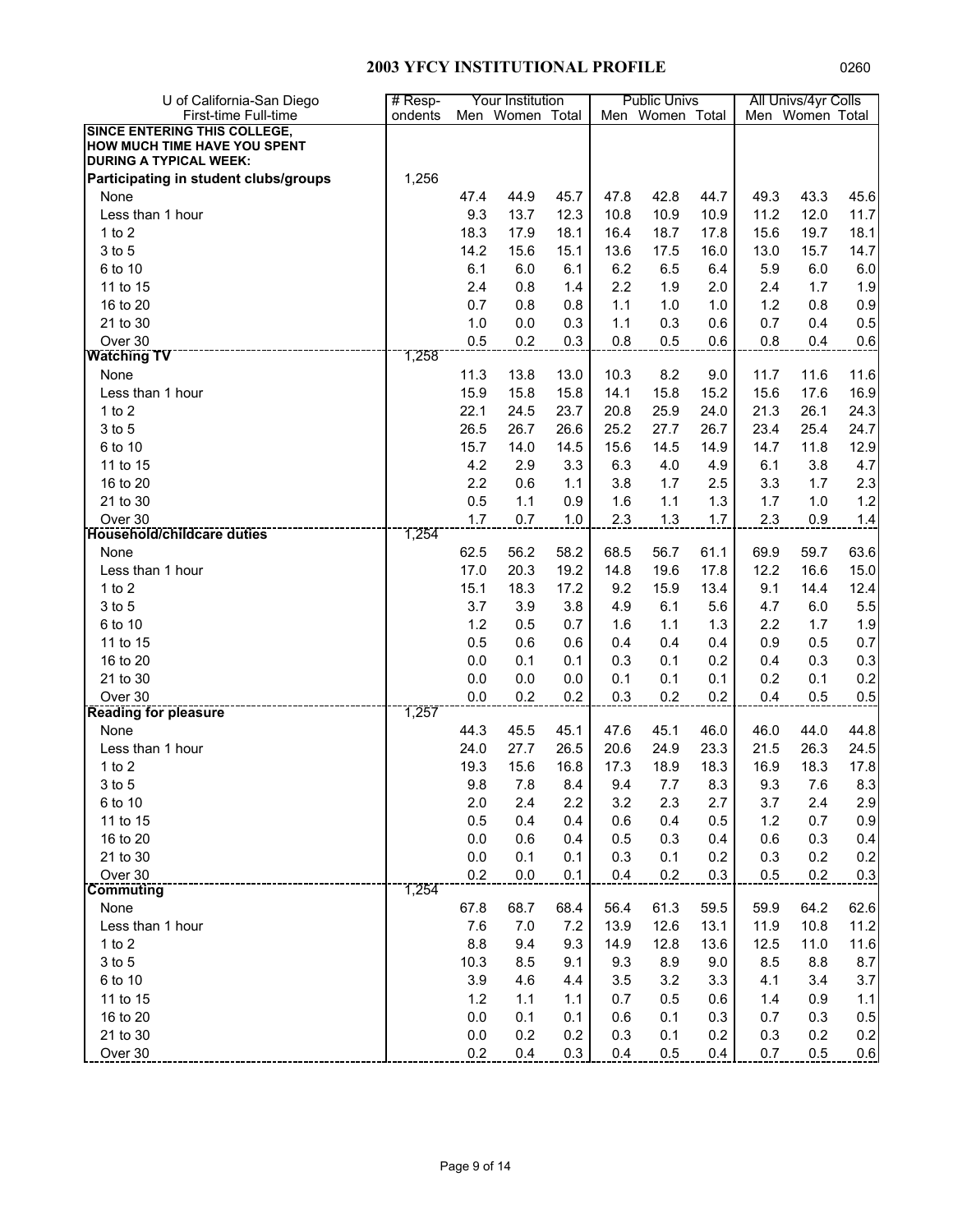| U of California-San Diego                | # Resp- |      | Your Institution |      |      | <b>Public Univs</b> |      |      | All Univs/4yr Colls |       |
|------------------------------------------|---------|------|------------------|------|------|---------------------|------|------|---------------------|-------|
| First-time Full-time                     | ondents |      | Men Women Total  |      |      | Men Women Total     |      |      | Men Women Total     |       |
| <b>SINCE ENTERING THIS COLLEGE,</b>      |         |      |                  |      |      |                     |      |      |                     |       |
| HOW MUCH TIME HAVE YOU SPENT             |         |      |                  |      |      |                     |      |      |                     |       |
| <b>DURING A TYPICAL WEEK:</b>            |         |      |                  |      |      |                     |      |      |                     |       |
| <b>Playing video/computer games</b>      | 1,254   |      |                  |      |      |                     |      |      |                     |       |
| None                                     |         | 22.5 | 63.2             | 50.0 | 21.0 | 58.5                | 44.4 | 22.0 | 61.3                | 46.4  |
| Less than 1 hour                         |         | 19.4 | 19.5             | 19.5 | 17.7 | 20.9                | 19.7 | 17.9 | 19.0                | 18.6  |
| $1$ to $2$                               |         | 19.4 | 11.0             | 13.7 | 21.2 | 12.8                | 16.0 | 22.0 | 12.2                | 15.9  |
| 3 to 5                                   |         | 19.1 | 4.6              | 9.3  | 20.3 | 5.5                 | 11.1 | 18.4 | 5.0                 | 10.1  |
| 6 to 10                                  |         | 11.5 | 0.9              | 4.4  | 10.6 | 1.7                 | 5.0  | 10.1 | 1.4                 | 4.7   |
| 11 to 15                                 |         | 4.9  | 0.2              | 1.8  | 5.0  | 0.4                 | 2.1  | 4.2  | 0.5                 | 1.9   |
| 16 to 20                                 |         | 1.7  | 0.4              | 0.8  | 2.0  | 0.2                 | 0.9  | 2.2  | 0.2                 | $1.0$ |
| 21 to 30                                 |         | 1.0  | 0.0              | 0.3  | 0.9  | 0.0                 | 0.4  | 1.1  | 0.1                 | 0.5   |
| Over 30                                  |         | 0.5  | 0.1              | 0.2  | 1.1  | 0.1                 | 0.5  | 2.0  | 0.2                 | 0.9   |
| <b>Prayer/meditation</b>                 | 1,257   |      |                  |      |      |                     |      |      |                     |       |
| None                                     |         | 61.3 | 55.9             | 57.7 | 46.1 | 40.6                | 42.6 | 49.3 | 42.7                | 45.2  |
| Less than 1 hour                         |         | 21.1 | 24.5             | 23.4 | 28.5 | 30.5                | 29.8 | 25.4 | 29.0                | 27.6  |
| 1 to $2$                                 |         | 12.7 | 12.8             | 12.8 | 16.6 | 18.2                | 17.6 | 14.7 | 17.9                | 16.7  |
| 3 to 5                                   |         | 3.9  | 4.7              | 4.5  | 5.6  | 7.6                 | 6.9  | 5.8  | 6.9                 | 6.5   |
| 6 to 10                                  |         |      |                  |      |      |                     |      |      |                     |       |
|                                          |         | 0.7  | 1.4              | 1.2  | 1.9  | 2.3                 | 2.2  | 2.5  | 2.1                 | 2.2   |
| 11 to 15                                 |         | 0.2  | 0.2              | 0.2  | 0.5  | 0.5                 | 0.5  | 0.9  | 0.6                 | 0.7   |
| 16 to 20                                 |         | 0.0  | 0.1              | 0.1  | 0.3  | 0.1                 | 0.2  | 0.4  | 0.3                 | 0.3   |
| 21 to 30                                 |         | 0.0  | 0.2              | 0.2  | 0.2  | 0.1                 | 0.1  | 0.3  | 0.2                 | 0.2   |
| Over 30                                  | 1,254   | 0.0  | 0.0              | 0.0  | 0.4  | 0.1                 | 0.2  | 0.7  | 0.3                 | 0.5   |
| <b>Surfing the Internet</b>              |         |      |                  |      |      |                     |      |      |                     |       |
| None                                     |         | 1.7  | 6.3              | 4.8  | 2.6  | 6.9                 | 5.3  | 3.8  | 8.5                 | 6.7   |
| Less than 1 hour                         |         | 8.1  | 18.0             | 14.8 | 11.2 | 19.2                | 16.2 | 12.9 | 21.6                | 18.3  |
| 1 to $2$                                 |         | 23.7 | 25.1             | 24.6 | 24.2 | 29.4                | 27.4 | 24.9 | 28.9                | 27.4  |
| 3 to 5                                   |         | 28.4 | 26.4             | 27.0 | 27.2 | 23.9                | 25.1 | 26.8 | 22.9                | 24.3  |
| 6 to 10                                  |         | 19.8 | 13.1             | 15.3 | 17.2 | 11.9                | 13.9 | 16.0 | 10.2                | 12.4  |
| 11 to 15                                 |         | 8.6  | 4.4              | 5.7  | 7.3  | 3.3                 | 4.8  | 6.9  | 3.5                 | 4.8   |
| 16 to 20                                 |         | 4.4  | 3.0              | 3.4  | 4.7  | 2.3                 | 3.2  | 3.6  | 2.0                 | 2.6   |
| 21 to 30                                 |         | 1.7  | 1.3              | 1.4  | 2.0  | 1.1                 | 1.4  | 1.9  | 0.9                 | 1.3   |
| Over 30                                  |         | 3.7  | 2.5              | 2.9  | 3.6  | 2.0                 | 2.6  | 3.1  | 1.6                 | 2.2   |
| <b>Communicating via e-mail, Instant</b> |         |      |                  |      |      |                     |      |      |                     |       |
| Messenger, etc.                          | 1,257   |      |                  |      |      |                     |      |      |                     |       |
| None                                     |         | 0.7  | 1.1              | 1.0  | 2.7  | 1.3                 | 1.8  | 3.9  | 2.4                 | 3.0   |
| Less than 1 hour                         |         | 10.0 | 8.7              | 9.1  | 11.1 | 9.8                 | 10.3 | 12.9 | 11.5                | 12.0  |
| 1 to $2$                                 |         | 22.7 | 26.1             | 25.0 | 22.2 | 22.0                | 22.1 | 22.0 | 22.4                | 22.2  |
| $3$ to $5$                               |         | 27.1 | 25.7             | 26.2 | 26.4 | 28.8                | 27.9 | 24.7 | 26.6                | 25.9  |
| 6 to 10                                  |         | 18.8 | 18.5             | 18.6 | 17.0 | 18.4                | 17.9 | 16.0 | 17.5                | 16.9  |
| 11 to 15                                 |         | 7.3  | 8.3              | 8.0  | 7.1  | 7.4                 | 7.3  | 7.9  | 7.3                 | 7.5   |
| 16 to 20                                 |         | 5.1  | 4.1              | 4.5  | 5.0  | 4.5                 | 4.7  | 4.4  | 4.5                 | 4.5   |
| 21 to 30                                 |         | 1.0  | 2.8              | 2.2  | 2.6  | 2.8                 | 2.7  | 2.5  | 2.6                 | 2.6   |
| Over 30                                  |         | 7.1  | 4.7              | 5.5  | 5.9  | 5.0                 | 5.3  | 5.7  | 5.2                 | 5.4   |
| What is your current grade average (as   |         |      |                  |      |      |                     |      |      |                     |       |
| of your most recently completed          |         |      |                  |      |      |                     |      |      |                     |       |
| academic term)?                          | 1,257   |      |                  |      |      |                     |      |      |                     |       |
| A (3.75-4.0)                             |         | 13.9 | 12.6             | 13.0 | 15.3 | 18.7                | 17.5 | 13.6 | 17.6                | 16.1  |
| $A-, B+ (3.25-3.74)$                     |         | 33.3 | 35.1             | 34.5 | 26.9 | 30.1                | 28.9 | 26.9 | 33.3                | 30.8  |
| B (2.75-3.24)                            |         | 33.3 | 29.7             | 30.9 | 28.2 | 26.7                | 27.2 | 29.4 | 26.9                | 27.9  |
| $B-, C+ (2.25-2.74)$                     |         | 11.2 | 13.6             | 12.8 | 15.2 | 14.5                | 14.8 | 16.4 | 13.4                | 14.5  |
| $C(1.75-2.24)$                           |         | 6.8  | 6.5              | 6.6  | 9.2  | 7.2                 | 7.9  | 9.2  | 6.0                 | 7.2   |
| C- or less (below 1.75)                  |         | 1.5  | 2.5              | 2.1  | 5.0  | 2.8                 | 3.6  | 3.8  | 2.1                 | 2.7   |
| I do not receive grades in my courses    |         | 0.0  | 0.0              | 0.0  | 0.1  | 0.0                 | 0.1  | 0.6  | 0.8                 | 0.7   |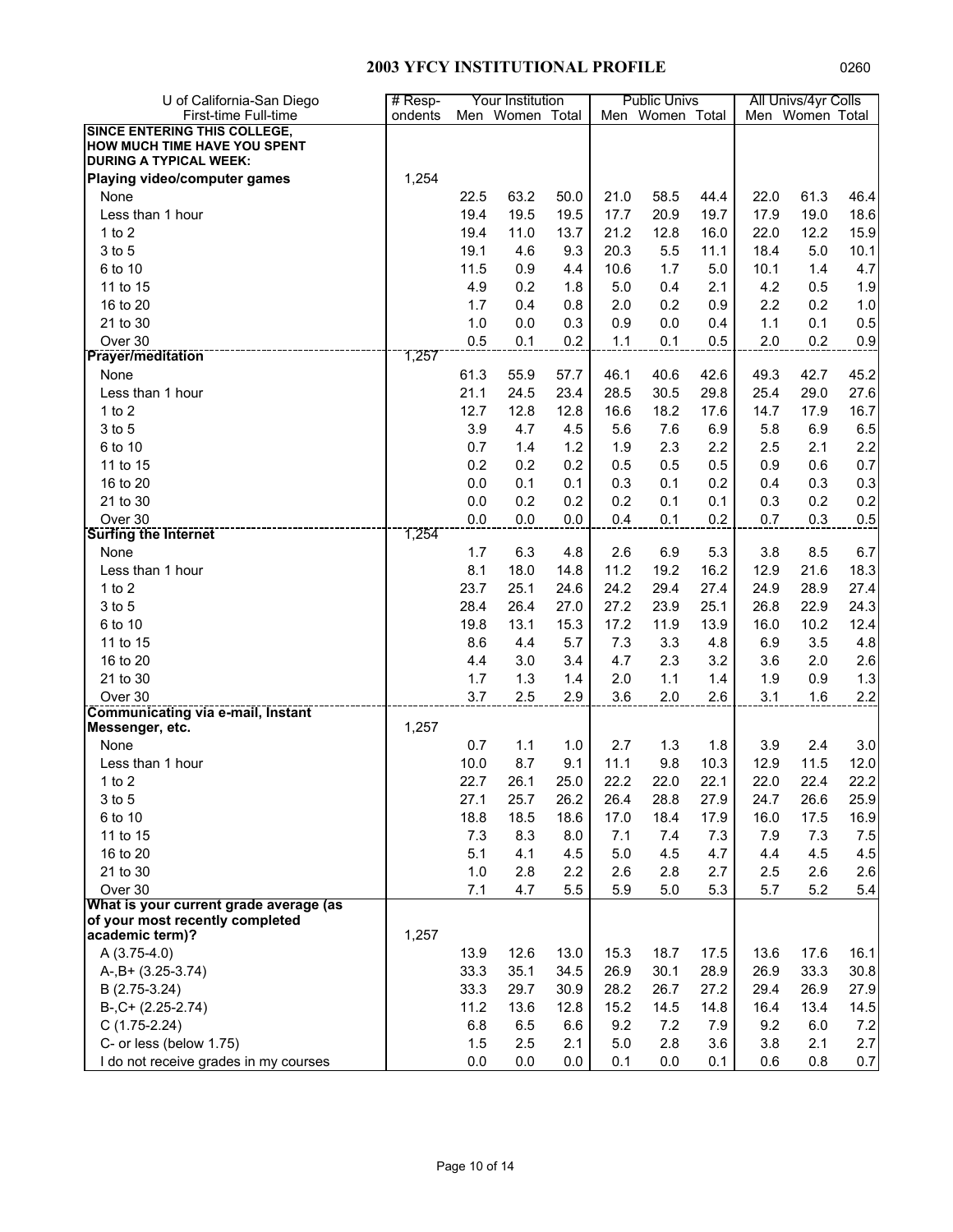| U of California-San Diego                                         | # Resp- |      | Your Institution |      |      | <b>Public Univs</b> |      |      | All Univs/4yr Colls |      |
|-------------------------------------------------------------------|---------|------|------------------|------|------|---------------------|------|------|---------------------|------|
| First-time Full-time<br>Students noting they are "satisfied"      | ondents |      | Men Women Total  |      |      | Men Women Total     |      |      | Men Women Total     |      |
| or "very satisfied" with:                                         |         |      |                  |      |      |                     |      |      |                     |      |
| Amount of contact with faculty                                    | 1,259   | 39.6 | 31.4             | 34.1 | 52.0 | 49.6                | 50.5 | 63.0 | 65.5                | 64.5 |
| Opportunities for community service                               | 1,259   | 28.6 | 34.8             | 32.8 | 40.5 | 46.0                | 43.9 | 41.6 | 50.3                | 47.0 |
| Relevance of coursework to everyday life                          | 1,257   | 36.1 | 34.5             | 35.0 | 42.7 | 40.3                | 41.2 | 48.1 | 48.7                | 48.5 |
| Relevance of coursework to future                                 |         |      |                  |      |      |                     |      |      |                     |      |
| career plans                                                      | 1,257   | 55.5 | 50.1             | 51.9 | 58.9 | 57.3                | 57.9 | 62.6 | 62.7                | 62.6 |
| Overall quality of instruction                                    | 1,256   | 67.5 | 68.7             | 68.3 | 69.9 | 72.0                | 71.2 | 71.2 | 73.8                | 72.8 |
| Overall sense of community among                                  |         |      |                  |      |      |                     |      |      |                     |      |
| students                                                          | 1,258   | 44.0 | 42.4             | 42.9 | 63.9 | 64.7                | 64.4 | 62.7 | 64.7                | 63.9 |
| Overall college experience                                        | 1,259   | 72.4 | 67.6             | 69.2 | 78.2 | 79.6                | 79.1 | 72.6 | 76.3                | 74.9 |
| What do you think you will be doing in                            |         |      |                  |      |      |                     |      |      |                     |      |
| <b>Fall 2003</b>                                                  | 1,259   |      |                  |      |      |                     |      |      |                     |      |
| Attending your current (or most recent)                           |         |      |                  |      |      |                     |      |      |                     |      |
| institution                                                       |         | 96.6 | 97.3             | 97.1 | 94.3 | 94.7                | 94.6 | 92.0 | 92.1                | 92.1 |
| Attending another institution                                     |         | 1.7  | 2.6              | 2.3  | 4.6  | 4.9                 | 4.8  | 7.0  | 7.4                 | 7.2  |
| Not attending any institution<br>Do you give the Higher Education |         | 1.7  | 0.1              | 0.6  | 1.1  | 0.4                 | 0.6  | 1.0  | 0.6                 | 0.7  |
| Research Institute at UCLA permission                             |         |      |                  |      |      |                     |      |      |                     |      |
| to include your ID number should your                             |         |      |                  |      |      |                     |      |      |                     |      |
| college request the data for additional                           |         |      |                  |      |      |                     |      |      |                     |      |
| research analyses?                                                | 1,258   |      |                  |      |      |                     |      |      |                     |      |
| Yes                                                               |         | 53.3 | 49.7             | 50.9 | 48.4 | 47.2                | 47.6 | 46.8 | 50.4                | 49.1 |
| No                                                                |         | 46.7 | 50.3             | 49.1 | 51.6 | 52.8                | 52.4 | 53.2 | 49.6                | 50.9 |
| Type of survey returned                                           | 1,260   |      |                  |      |      |                     |      |      |                     |      |
| Paper                                                             |         | 40.0 | 52.4             | 48.3 | 45.0 | 41.0                | 42.5 | 73.0 | 68.4                | 70.1 |
| Web                                                               |         | 60.0 | 47.6             | 51.7 | 55.0 | 59.0                | 57.5 | 27.0 | 31.6                | 29.9 |
| 25. From the list below, what has been your                       |         |      |                  |      |      |                     |      |      |                     |      |
| biggest problem or source of worry at UCSD                        |         |      |                  |      |      |                     |      |      |                     |      |
| during the past academic year? (Mark only                         |         |      |                  |      |      |                     |      |      |                     |      |
| one)                                                              | 1,109   |      |                  |      |      |                     |      |      |                     |      |
| A. Doing well academically.                                       |         | 52.1 | 57.3             | 55.6 |      |                     |      |      |                     |      |
| B. Making new friends.                                            |         | 17.3 | 15.5             | 16.1 |      |                     |      |      |                     |      |
| C. Trying to "find" myself in the sense of                        |         |      |                  |      |      |                     |      |      |                     |      |
| personal meaning and self-identity.                               |         | 14.7 | 13.8             | 14.1 |      |                     |      |      |                     |      |
| D. Making it financially.                                         |         | 7.1  | 6.6              | 6.8  |      |                     |      |      |                     |      |
| E. I did not have any significant problems.                       |         | 8.8  | 6.9              | 7.5  |      |                     |      |      |                     |      |
| 26. How important do you think it is that the                     |         |      |                  |      |      |                     |      |      |                     |      |
| University provides programs designed to                          |         |      |                  |      |      |                     |      |      |                     |      |
| promote greater understanding among                               |         |      |                  |      |      |                     |      |      |                     |      |
| students of different ethnic or racial                            |         |      |                  |      |      |                     |      |      |                     |      |
| backgrounds?                                                      | 1,107   |      |                  |      |      |                     |      |      |                     |      |
| A. Essential.                                                     |         | 19.3 | 18.0             | 18.4 |      |                     |      |      |                     |      |
| B. Very important.                                                |         | 24.4 | 31.4             | 29.2 |      |                     |      |      |                     |      |
| C. Somewhat important.                                            |         | 29.0 | 31.1             | 30.4 |      |                     |      |      |                     |      |
| D. Not important.                                                 |         | 23.9 | 14.6             | 17.5 |      |                     |      |      |                     |      |
| E. No opinion.                                                    |         | 3.4  | 4.9              | 4.4  |      |                     |      |      |                     |      |
| 27. Academic advising by staff from your                          |         |      |                  |      |      |                     |      |      |                     |      |
| college (i.e., Revelle, Muir, ERC, TMC,                           |         |      |                  |      |      |                     |      |      |                     |      |
| Warren, Sixth)                                                    | 1,106   |      |                  |      |      |                     |      |      |                     |      |
| A. Have had no need to use these services.                        |         | 24.0 | 18.9             | 20.5 |      |                     |      |      |                     |      |
| B. May have had a need but did not use these                      |         |      |                  |      |      |                     |      |      |                     |      |
| services.                                                         |         | 15.7 | 17.5             | 16.9 |      |                     |      |      |                     |      |
| C. Used the services and was very satisfied                       |         |      |                  |      |      |                     |      |      |                     |      |
| with the service provided.                                        |         | 16.9 | 13.6             | 14.6 |      |                     |      |      |                     |      |
| D. Used the services and was satisfied with                       |         |      |                  |      |      |                     |      |      |                     |      |
| the service provided.                                             |         | 33.4 | 40.2             | 38.1 |      |                     |      |      |                     |      |
| E. Used the services and was dissatisfied with                    |         |      |                  |      |      |                     |      |      |                     |      |
| the services provided.                                            |         | 10.0 | 9.8              | 9.9  |      |                     |      |      |                     |      |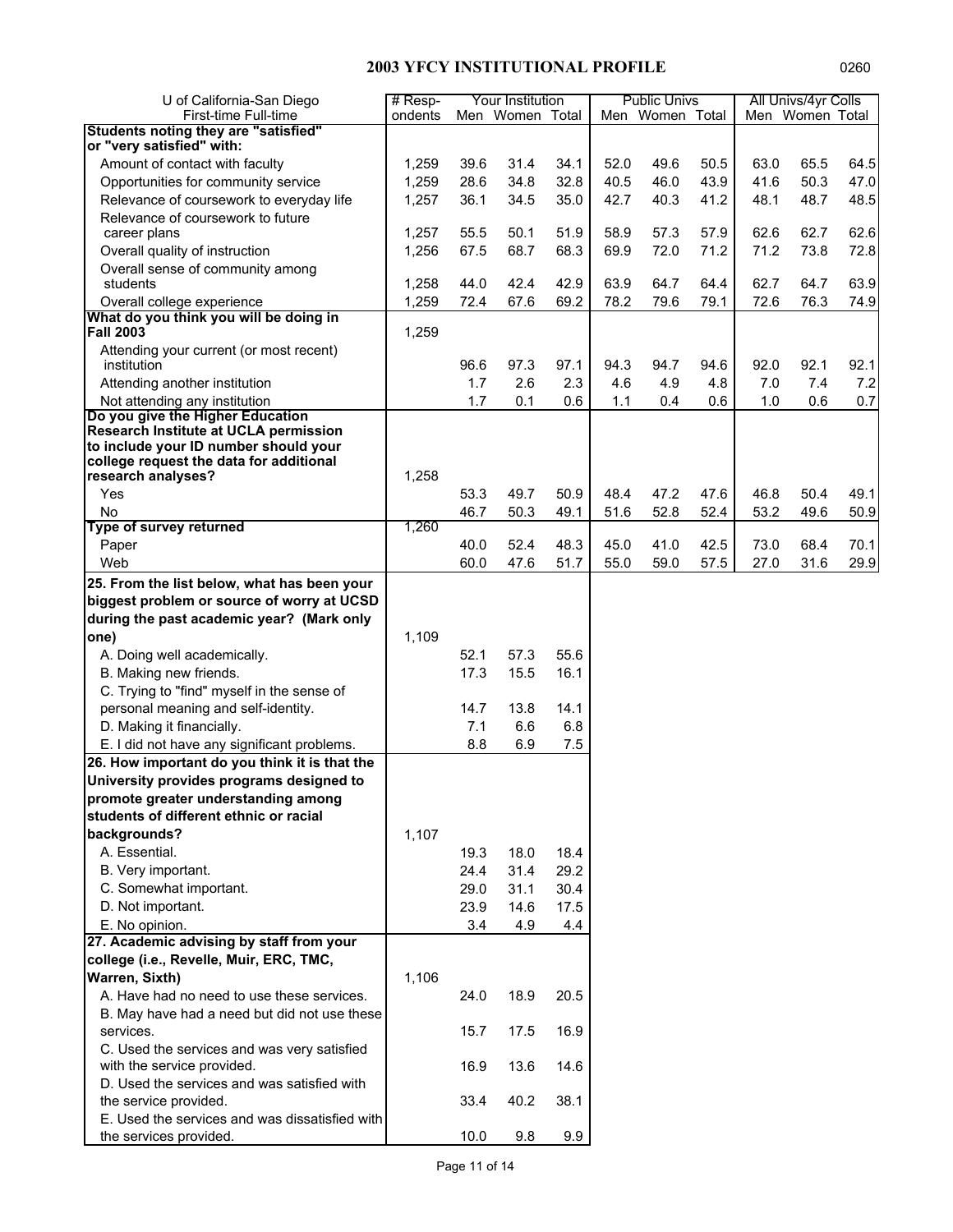| U of California-San Diego                                                 | $#$ Resp- |       | Your Institution |      | <b>Public Univs</b> | All Univs/4yr Colls |
|---------------------------------------------------------------------------|-----------|-------|------------------|------|---------------------|---------------------|
| First-time Full-time                                                      | ondents   |       | Men Women Total  |      | Men Women Total     | Men Women Total     |
| 28. Counseling and Psychological services                                 | 1,107     |       |                  |      |                     |                     |
| A. Have had no need to use these services.                                |           | 69.2  | 65.3             | 66.6 |                     |                     |
| B. May have had a need but did not use these                              |           |       |                  |      |                     |                     |
| services.                                                                 |           | 12.5  | 17.1             | 15.6 |                     |                     |
| C. Used the services and was very satisfied                               |           |       |                  |      |                     |                     |
| with the service provided.                                                |           | 6.6   | 4.6              | 5.2  |                     |                     |
| D. Used the services and was satisfied with                               |           |       |                  |      |                     |                     |
| the service provided.                                                     |           | 9.1   | 9.8              | 9.6  |                     |                     |
| E. Used the services and was dissatisfied with                            |           |       |                  |      |                     |                     |
| the services provided.                                                    |           | 2.6   | 3.2              | 3.0  |                     |                     |
| 29. Health services                                                       | 1,106     |       |                  |      |                     |                     |
| A. Have had no need to use these services.                                |           | 45.3  | 34.0             | 37.6 |                     |                     |
| B. May have had a need but did not use these                              |           |       |                  |      |                     |                     |
| services.                                                                 |           | 13.4  | 16.6             | 15.6 |                     |                     |
| C. Used the services and was very satisfied                               |           |       |                  |      |                     |                     |
| with the service provided.                                                |           | 14.2  | 17.7             | 16.6 |                     |                     |
| D. Used the services and was satisfied with                               |           |       |                  |      |                     |                     |
| the service provided.                                                     |           | 19.9  | 24.9             | 23.3 |                     |                     |
| E. Used the services and was dissatisfied with                            |           |       |                  |      |                     |                     |
| the services provided.                                                    |           | 7.1   | 6.8              | 6.9  |                     |                     |
| 30. Tutoring or other learning assistance                                 |           |       |                  |      |                     |                     |
| services (such as services provided by                                    |           |       |                  |      |                     |                     |
| <b>OASIS)</b>                                                             | 1,107     |       |                  |      |                     |                     |
| A. Have had no need to use these services.                                |           | 52.7  | 44.0             | 46.8 |                     |                     |
| B. May have had a need but did not use these<br>services.                 |           |       |                  |      |                     |                     |
|                                                                           |           | 24.5  | 32.5             | 30.0 |                     |                     |
| C. Used the services and was very satisfied<br>with the service provided. |           | 10.8  | 9.4              | 9.8  |                     |                     |
| D. Used the services and was satisfied with                               |           |       |                  |      |                     |                     |
| the service provided.                                                     |           | 9.7   | 11.4             | 10.8 |                     |                     |
| E. Used the services and was dissatisfied with                            |           |       |                  |      |                     |                     |
| the services provided.                                                    |           | 2.3   | 2.6              | 2.5  |                     |                     |
| 31. Multi-cultural services (such as services                             |           |       |                  |      |                     |                     |
| provided by the Cross Cultural Center)                                    | 1,107     |       |                  |      |                     |                     |
| A. Have had no need to use these services.                                |           | 60.7  | 57.9             | 58.8 |                     |                     |
| B. May have had a need but did not use these                              |           |       |                  |      |                     |                     |
| services.                                                                 |           | 11.7  | 14.9             | 13.9 |                     |                     |
| C. Used the services and was very satisfied                               |           |       |                  |      |                     |                     |
| with the service provided.                                                |           | 14.0  | 13.6             | 13.7 |                     |                     |
| D. Used the services and was satisfied with                               |           |       |                  |      |                     |                     |
| the service provided.                                                     |           | 12.5  | 12.6             | 12.6 |                     |                     |
| E. Used the services and was dissatisfied with                            |           |       |                  |      |                     |                     |
| the services provided.                                                    |           | $1.1$ | 0.9              | 1.0  |                     |                     |
| 32. Campus recreational facilities (such as                               |           |       |                  |      |                     |                     |
| RIMAC, Main Gym, Canyonview, etc.)                                        | 1,105     |       |                  |      |                     |                     |
| A. Have had no need to use these facilities.                              |           | 10.9  | 10.5             | 10.6 |                     |                     |
| B. May have had a need but did not use these                              |           |       |                  |      |                     |                     |
| facilities.                                                               |           | 12.3  | 11.3             | 11.6 |                     |                     |
| C. Used the facilities and was very satisfied.                            |           | 41.1  | 37.7             | 38.8 |                     |                     |
| D. Used the facilities and was satisfied.                                 |           | 32.3  | 38.9             | 36.8 |                     |                     |
| E. Used the facilities and was dissatisfied.                              |           | 3.4   | 1.6              | 2.2  |                     |                     |
|                                                                           |           |       |                  |      |                     |                     |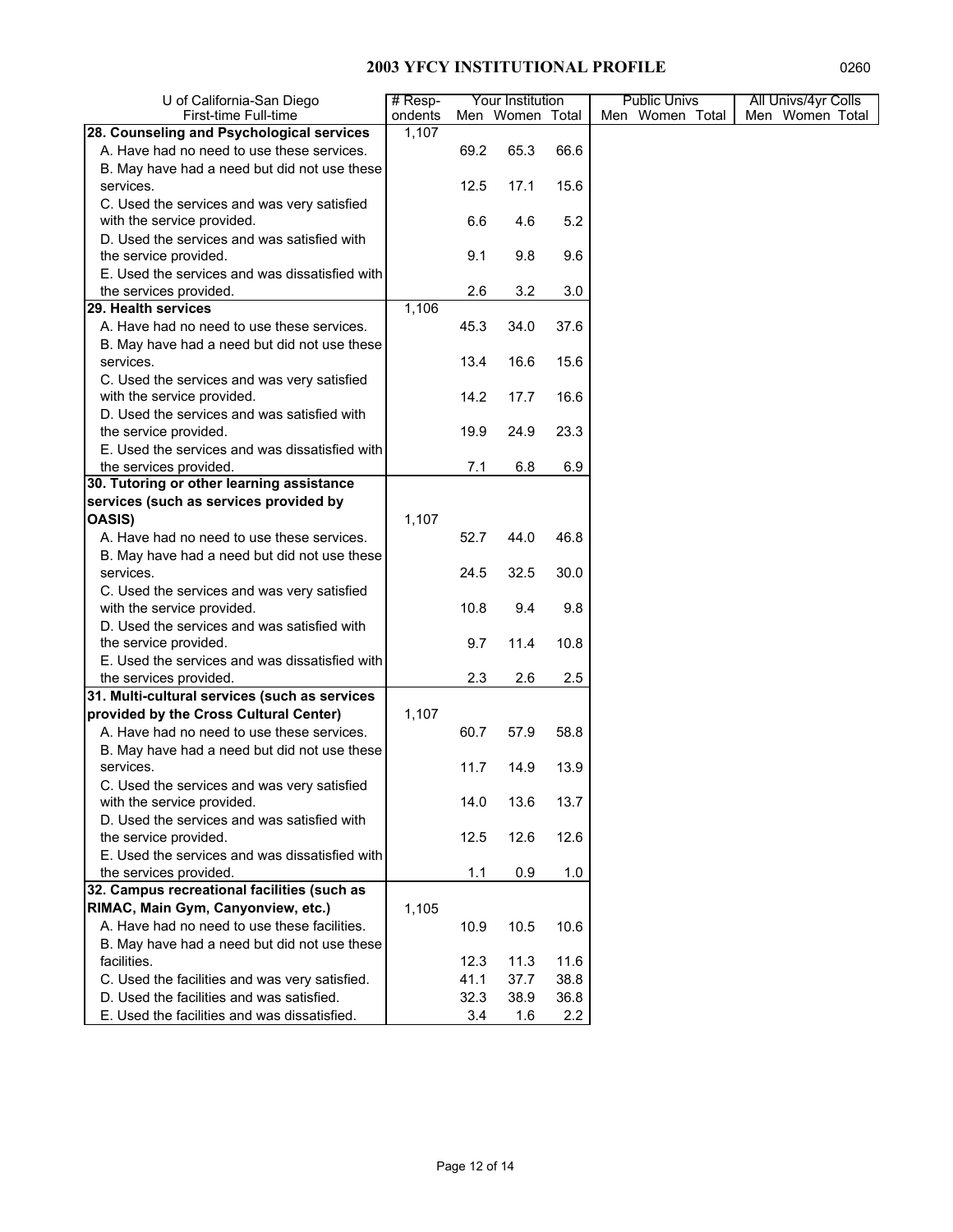| U of California-San Diego                      | $#$ Resp- | Your Institution |                 |      | <b>Public Univs</b> | All Univs/4yr Colls |
|------------------------------------------------|-----------|------------------|-----------------|------|---------------------|---------------------|
| First-time Full-time                           | ondents   |                  | Men Women Total |      | Men Women Total     | Men Women Total     |
| 33. Campus recreational programs               | 1,104     |                  |                 |      |                     |                     |
| A. Have had no need to use these services.     |           | 30.0             | 32.4            | 31.6 |                     |                     |
| B. May have had a need but did not use these   |           |                  |                 |      |                     |                     |
| services.                                      |           | 18.9             | 23.6            | 22.1 |                     |                     |
| C. Used the services and was very satisfied    |           |                  |                 |      |                     |                     |
| with the service provided.                     |           | 14.3             | 14.1            | 14.1 |                     |                     |
| D. Used the services and was satisfied with    |           |                  |                 |      |                     |                     |
| the service provided.                          |           | 32.6             | 27.3            | 29.0 |                     |                     |
| E. Used the services and was dissatisfied with |           |                  |                 |      |                     |                     |
| the services provided.                         |           | 4.3              | 2.7             | 3.2  |                     |                     |
| 34. Residential life programs                  | 1,101     |                  |                 |      |                     |                     |
| A. Have had no need to use these services.     |           | 41.8             | 40.2            | 40.7 |                     |                     |
| B. May have had a need but did not use these   |           |                  |                 |      |                     |                     |
| services.                                      |           | 12.3             | 13.8            | 13.4 |                     |                     |
| C. Used the services and was very satisfied    |           |                  |                 |      |                     |                     |
| with the service provided.                     |           | 10.6             | 10.2            | 10.4 |                     |                     |
| D. Used the services and was satisfied with    |           |                  |                 |      |                     |                     |
| the service provided.                          |           | 27.2             | 30.9            | 29.7 |                     |                     |
| E. Used the services and was dissatisfied with |           |                  |                 |      |                     |                     |
| the services provided.                         |           | 8.0              | 4.9             | 5.9  |                     |                     |
| 35. Transfer student services                  | 1,101     |                  |                 |      |                     |                     |
| A. Have had no need to use these services.     |           | 73.9             | 73.7            | 73.8 |                     |                     |
| B. May have had a need but did not use these   |           |                  |                 |      |                     |                     |
| services.                                      |           | 4.6              | 4.4             | 4.5  |                     |                     |
| C. Used the services and was very satisfied    |           |                  |                 |      |                     |                     |
| with the service provided.                     |           | 8.9              | 8.6             | 8.7  |                     |                     |
| D. Used the services and was satisfied with    |           |                  |                 |      |                     |                     |
| the service provided.                          |           | 10.6             | 11.4            | 11.2 |                     |                     |
| E. Used the services and was dissatisfied with |           |                  |                 |      |                     |                     |
| the services provided.                         |           | 2.0              | 1.9             | 1.9  |                     |                     |
| 36. Campus Transportation services             |           |                  |                 |      |                     |                     |
| (busses/shuttles)                              | 1,104     |                  |                 |      |                     |                     |
| A. Have had no need to use these services.     |           | 10.0             | 8.9             | 9.2  |                     |                     |
| B. May have had a need but did not use these   |           |                  |                 |      |                     |                     |
| services.                                      |           | 18.9             | 17.6            | 18.0 |                     |                     |
| C. Used the services and was very satisfied    |           |                  |                 |      |                     |                     |
| with the service provided.                     |           | 27.4             | 31.6            | 30.3 |                     |                     |
| D. Used the services and was satisfied with    |           |                  |                 |      |                     |                     |
| the service provided.                          |           | 40.0             | 39.5            | 39.7 |                     |                     |
| E. Used the services and was dissatisfied with |           |                  |                 |      |                     |                     |
| the services provided.                         |           | 3.7              | 2.4             | 2.8  |                     |                     |
| 37. Variety of courses and subjects at this    |           |                  |                 |      |                     |                     |
| campus                                         | 1,102     |                  |                 |      |                     |                     |
| A. Very Satisfied.                             |           | 27.1             | 31.4            | 30.0 |                     |                     |
| B. Satisfied.                                  |           | 54.0             | 54.7            | 54.4 |                     |                     |
| C. Dissatisfied.                               |           | 15.1             | 11.4            | 12.6 |                     |                     |
| D. Very Dissatisfied.                          |           | 3.1              | 2.1             | 2.5  |                     |                     |
| E                                              |           | 0.6              | 0.4             | 0.5  |                     |                     |
| 38. Freshman Seminar courses                   | 1,103     |                  |                 |      |                     |                     |
| A. Did not participate in Freshman Seminars.   |           | 45.0             | 50.4            | 48.7 |                     |                     |
| B. Very Satisfied.                             |           | 27.5             | 28.1            | 27.9 |                     |                     |
| C. Satisfied.                                  |           | 20.9             | 15.3            | 17.0 |                     |                     |
| D. Dissatisfied.                               |           | 5.4              | 5.2             | 5.3  |                     |                     |
| E. Very Dissatisfied.                          |           | 1.1              | 1.1             | 1.1  |                     |                     |